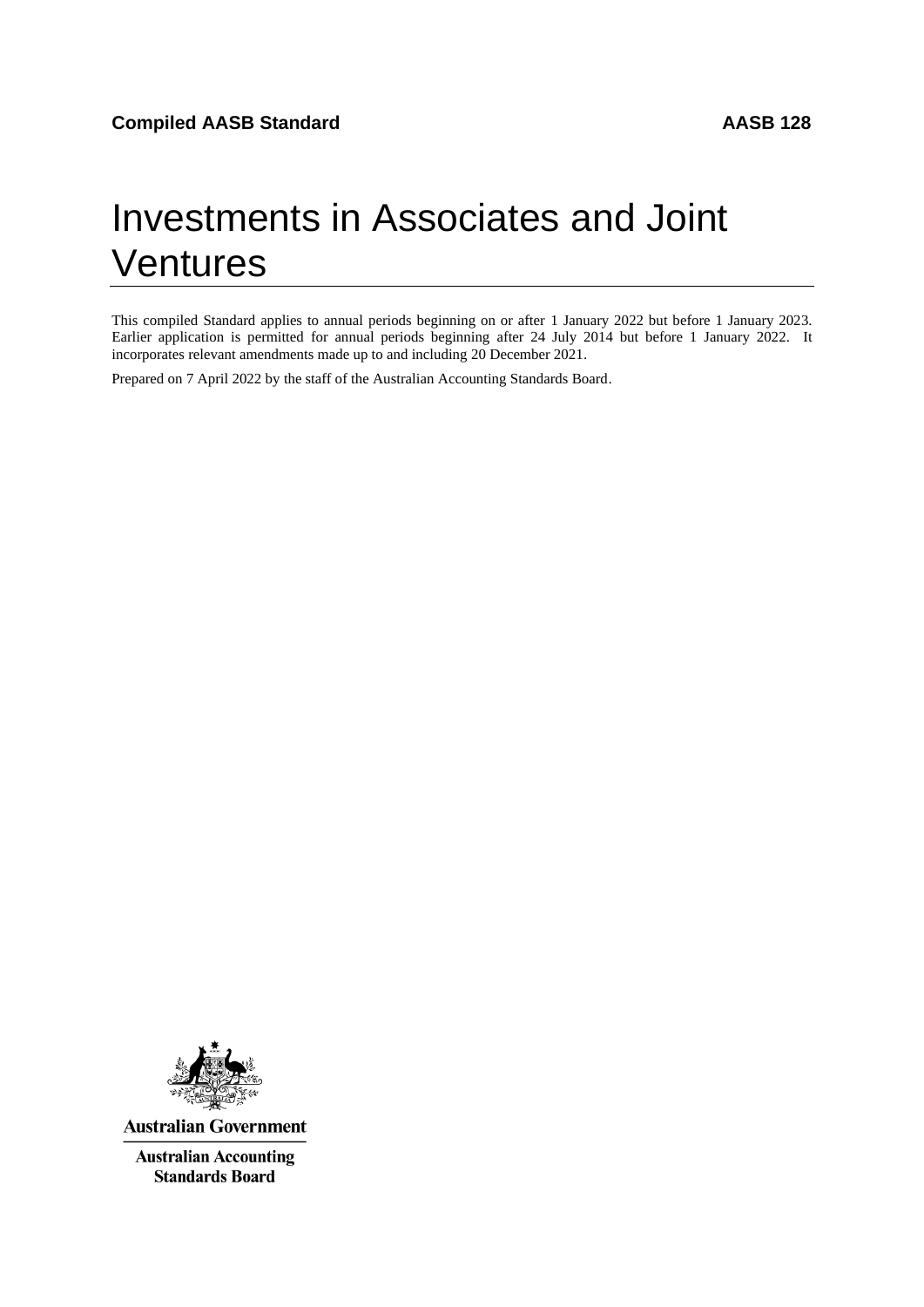# **Obtaining copies of Accounting Standards**

Compiled versions of Standards, original Standards and amending Standards (see Compilation Details) are available on the AASB website: www.aasb.gov.au.

Australian Accounting Standards Board PO Box 204 Collins Street West Victoria 8007 AUSTRALIA

Phone:  $(03)$  9617 7600<br>E-mail: standard@aasb. standard@aasb.gov.au Website: www.aasb.gov.au

## **Other enquiries**

| Phone:  | $(03)$ 9617 7600     |
|---------|----------------------|
| E-mail: | standard@aasb.gov.au |

#### COPYRIGHT

© Commonwealth of Australia 2022

This compiled AASB Standard contains IFRS Foundation copyright material. Reproduction within Australia in unaltered form (retaining this notice) is permitted for personal and non-commercial use subject to the inclusion of an acknowledgment of the source. Requests and enquiries concerning reproduction and rights for commercial purposes within Australia should be addressed to The National Director, Australian Accounting Standards Board, PO Box 204, Collins Street West, Victoria 8007.

All existing rights in this material are reserved outside Australia. Reproduction outside Australia in unaltered form (retaining this notice) is permitted for personal and non-commercial use only. Further information and requests for authorisation to reproduce for commercial purposes outside Australia should be addressed to the IFRS Foundation at www.ifrs.org.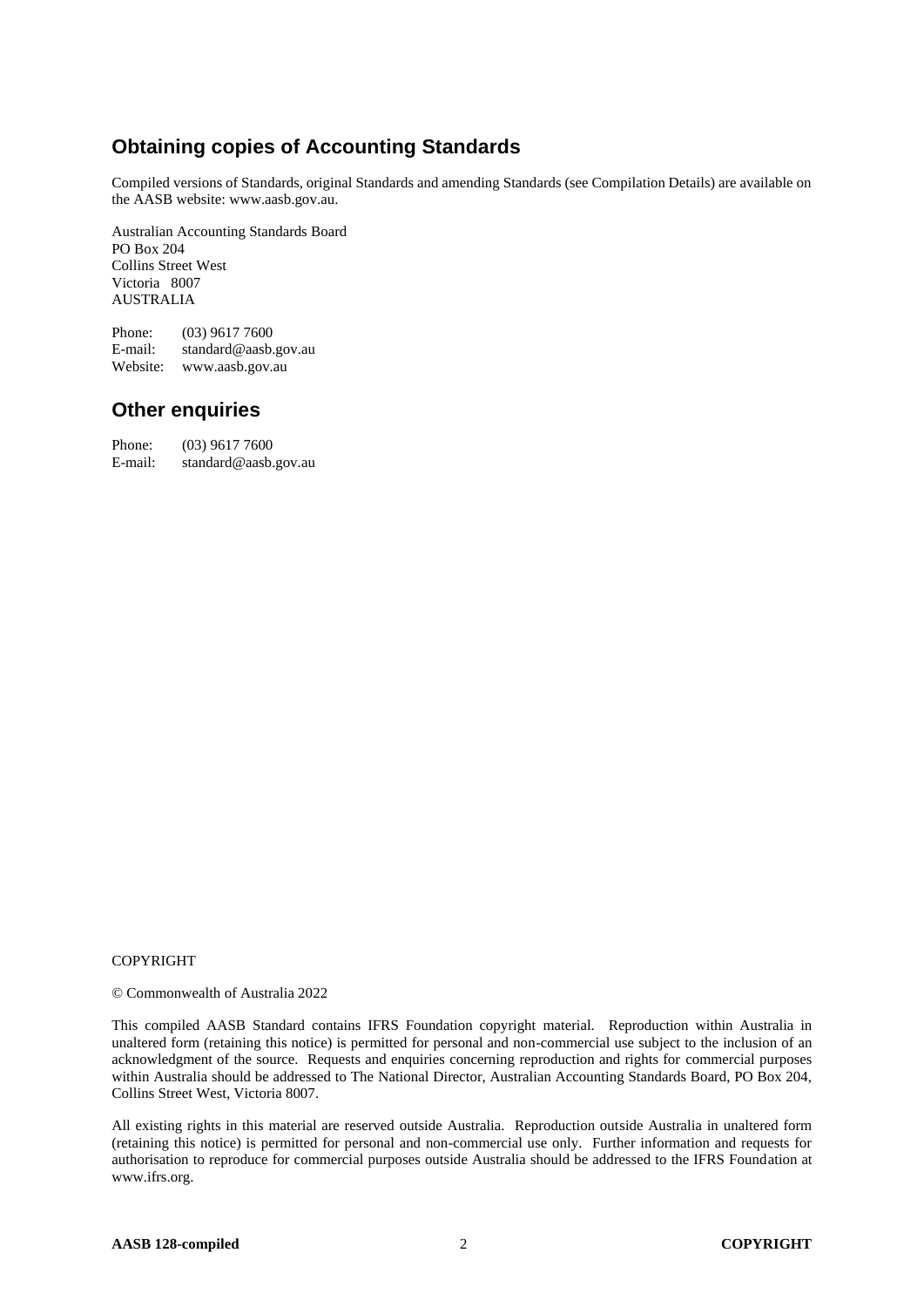# **Contents**

#### COMPARISON WITH IAS 28

#### **ACCOUNTING STANDARD AASB 128** *INVESTMENTS IN ASSOCIATES AND JOINT VENTURES*

|                                                   | from paragraph |
|---------------------------------------------------|----------------|
| <b>OBJECTIVE</b>                                  |                |
| <b>SCOPE</b>                                      | $\mathbf{2}$   |
| <b>DEFINITIONS</b>                                | 3              |
| <b>SIGNIFICANT INFLUENCE</b>                      | 5              |
| <b>EQUITY METHOD</b>                              | 10             |
| <b>APPLICATION OF THE EQUITY METHOD</b>           | 16             |
| <b>Exemptions from applying the equity method</b> | 17             |
| <b>Classification as held for sale</b>            | 20             |
| Discontinuing the use of the equity method        | 22             |
| <b>Changes in ownership interest</b>              | 25             |
| <b>Equity method procedures</b>                   | 26             |
| <b>Impairment losses</b>                          | 40             |
| <b>SEPARATE FINANCIAL STATEMENTS</b>              | 44             |
| <b>EFFECTIVE DATE AND TRANSITION</b>              | 45             |
| <b>References to AASB 9</b>                       | 46             |
| WITHDRAWAL OF IAS 28 (2003)                       |                |
| <b>COMMENCEMENT OF THE LEGISLATIVE INSTRUMENT</b> |                |
| WITHDRAWAL OF AASB PRONOUNCEMENTS                 | Aus $47.2$     |
| <b>COMPILATION DETAILS</b>                        |                |
| <b>DELETED IAS 28 TEXT</b>                        |                |

**BASIS FOR CONCLUSIONS ON AASB 2011-5 AND AASB 2011-6 BASIS FOR CONCLUSIONS ON AASB 2015-4**

**AVAILABLE ON THE AASB WEBSITE Basis for Conclusions on IAS 28**

Australian Accounting Standard AASB 128 *Investments in Associates and Joint Ventures* (as amended) is set out in paragraphs 1 – Aus47.2. All the paragraphs have equal authority. Paragraphs in **bold type** state the main principles. AASB 128 is to be read in the context of other Australian Accounting Standards, including AASB 1048 *Interpretation of Standards*, which identifies the Australian Accounting Interpretations, and AASB 1057 *Application of Australian Accounting Standards*. In the absence of explicit guidance, AASB 108 *Accounting Policies, Changes in Accounting Estimates and Errors* provides a basis for selecting and applying accounting policies.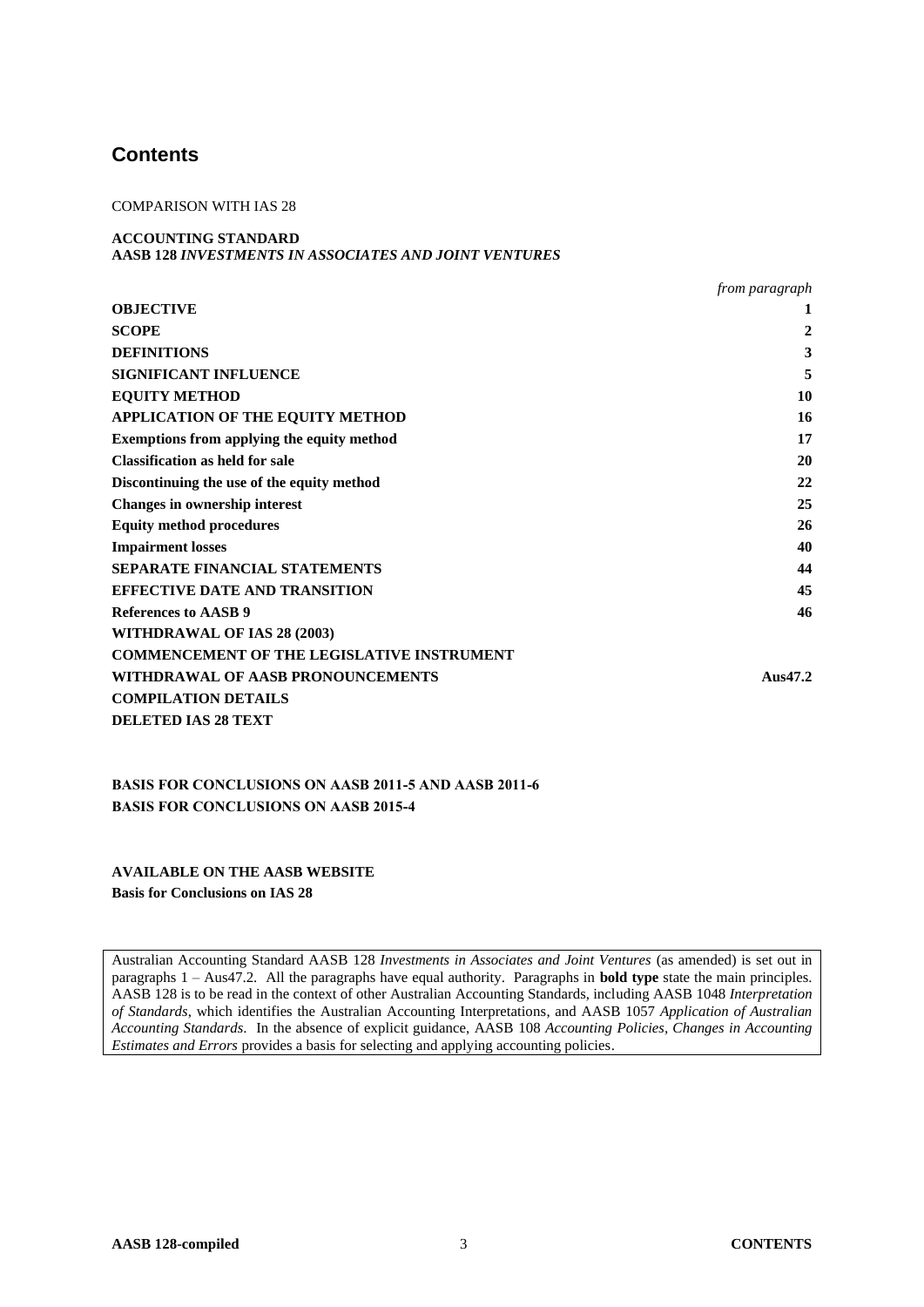# **Comparison with IAS 28**

AASB 128 *Investments in Associates and Joint Ventures* as amended incorporates IAS 28 *Investments in Associates and Joint Ventures* as issued and amended by the International Accounting Standards Board (IASB). Australian-specific paragraphs (which are not included in IAS 28) are identified with the prefix "Aus". Paragraphs that apply only to notfor-profit entities begin by identifying their limited applicability.

# **Tier 1**

For-profit entities complying with AASB 128 also comply with IAS 28.

Not-for-profit entities' compliance with IAS 28 will depend on whether any "Aus" paragraphs that specifically apply to not-for-profit entities provide additional guidance or contain applicable requirements that are inconsistent with IAS 28.

# **Tier 2**

Entities preparing general purpose financial statements under Australian Accounting Standards – Simplified Disclosures (Tier 2) will not be in compliance with IFRS Standards.

AASB 1053 *Application of Tiers of Australian Accounting Standards* explains the two tiers of reporting requirements.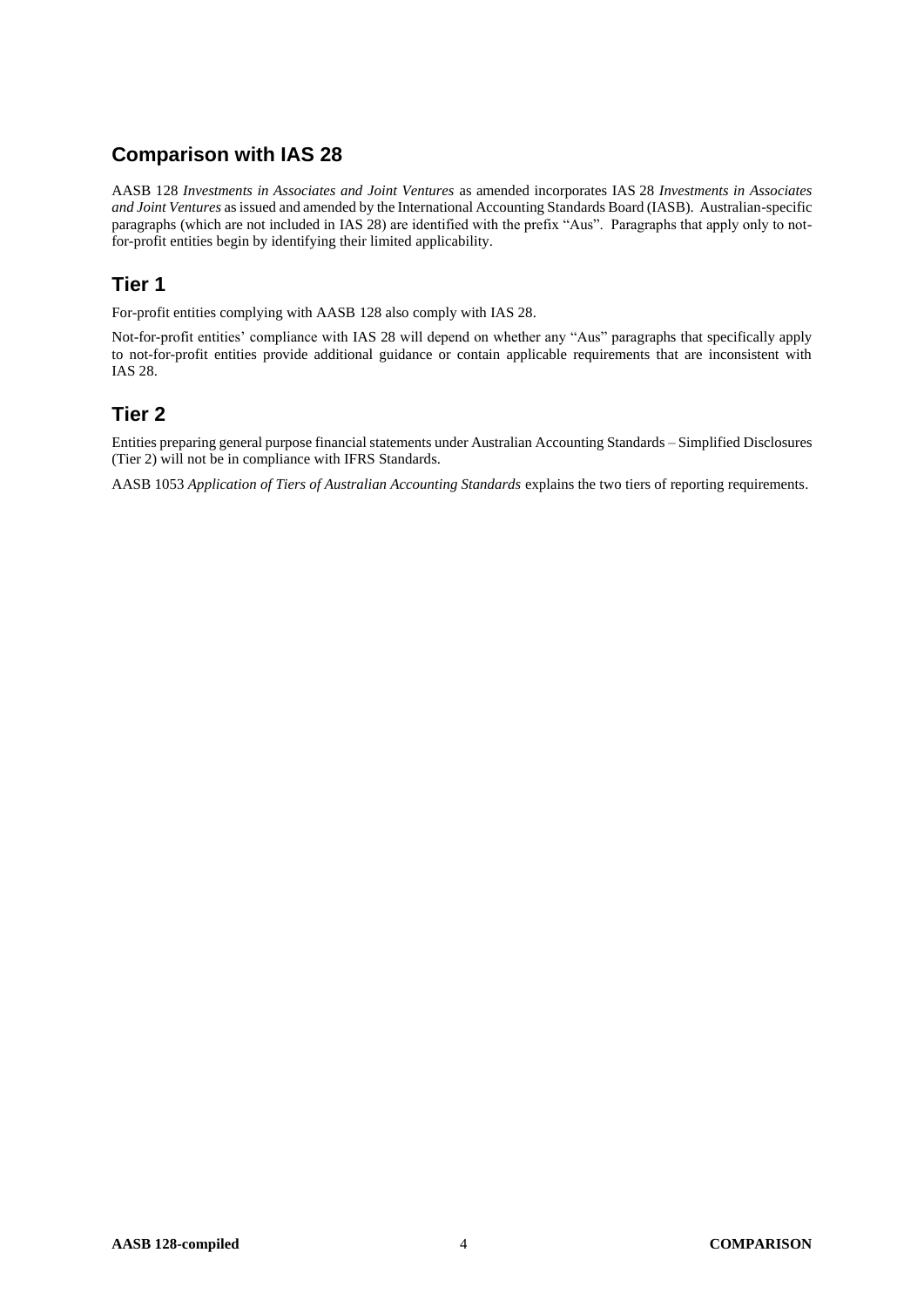## **Accounting Standard AASB 128**

The Australian Accounting Standards Board made Accounting Standard AASB 128 *Investments in Associates and Joint Ventures* under section 334 of the *Corporations Act 2001* on 7 August 2015.

This compiled version of AASB 128 applies to annual periods beginning on or after 1 January 2022 but before 1 January 2023. It incorporates relevant amendments contained in other AASB Standards made by the AASB up to and including 20 December 2021 (see Compilation Details).

# **Accounting Standard AASB 128** *Investments in Associates and Joint Ventures*

#### **Objective**

**1 The objective of this Standard is to prescribe the accounting for investments in associates and to set out the requirements for the application of the equity method when accounting for investments in associates and joint ventures.** 

AusCF1 AusCF entities are:

- (a) not-for-profit entities; and
- (b) for-profit entities that are not applying the *Conceptual Framework for Financial Reporting* (as identified in AASB 1048 *Interpretation of Standards*).

For AusCF entities, the term 'reporting entity' is defined in AASB 1057 *Application of Australian Accounting Standards* and Statement of Accounting Concepts SAC 1 *Definition of the Reporting Entity* also applies. For-profit entities applying the *Conceptual Framework for Financial Reporting* are set out in paragraph Aus1.1 of the *Conceptual Framework*.

#### **Scope**

**2 This Standard shall be applied by all entities that are investors with joint control of, or significant influence over, an investee.** 

# **Definitions**

**3 The following terms are used in this Standard with the meanings specified:** 

**An** *associate* **is an entity over which the investor has significant influence.**

*Consolidated financial statements* **are the financial statements of a group in which assets, liabilities, equity, income, expenses and cash flows of the parent and its subsidiaries are presented as those of a single economic entity.** 

**The** *equity method* **is a method of accounting whereby the investment is initially recognised at cost and adjusted thereafter for the post-acquisition change in the investor's share of the investee's net assets. The investor's profit or loss includes its share of the investee's profit or loss and the investor's other comprehensive income includes its share of the investee's other comprehensive income.**

**A** *joint arrangement* **is an arrangement of which two or more parties have joint control.**

*Joint control* **is the contractually agreed sharing of control of an arrangement, which exists only when decisions about the relevant activities require the unanimous consent of the parties sharing control.**

**A** *joint venture* **is a joint arrangement whereby the parties that have joint control of the arrangement have rights to the net assets of the arrangement.**

**A** *joint venturer* **is a party to a joint venture that has joint control of that joint venture.**

*Significant influence* **is the power to participate in the financial and operating policy decisions of the investee but is not control or joint control of those policies.**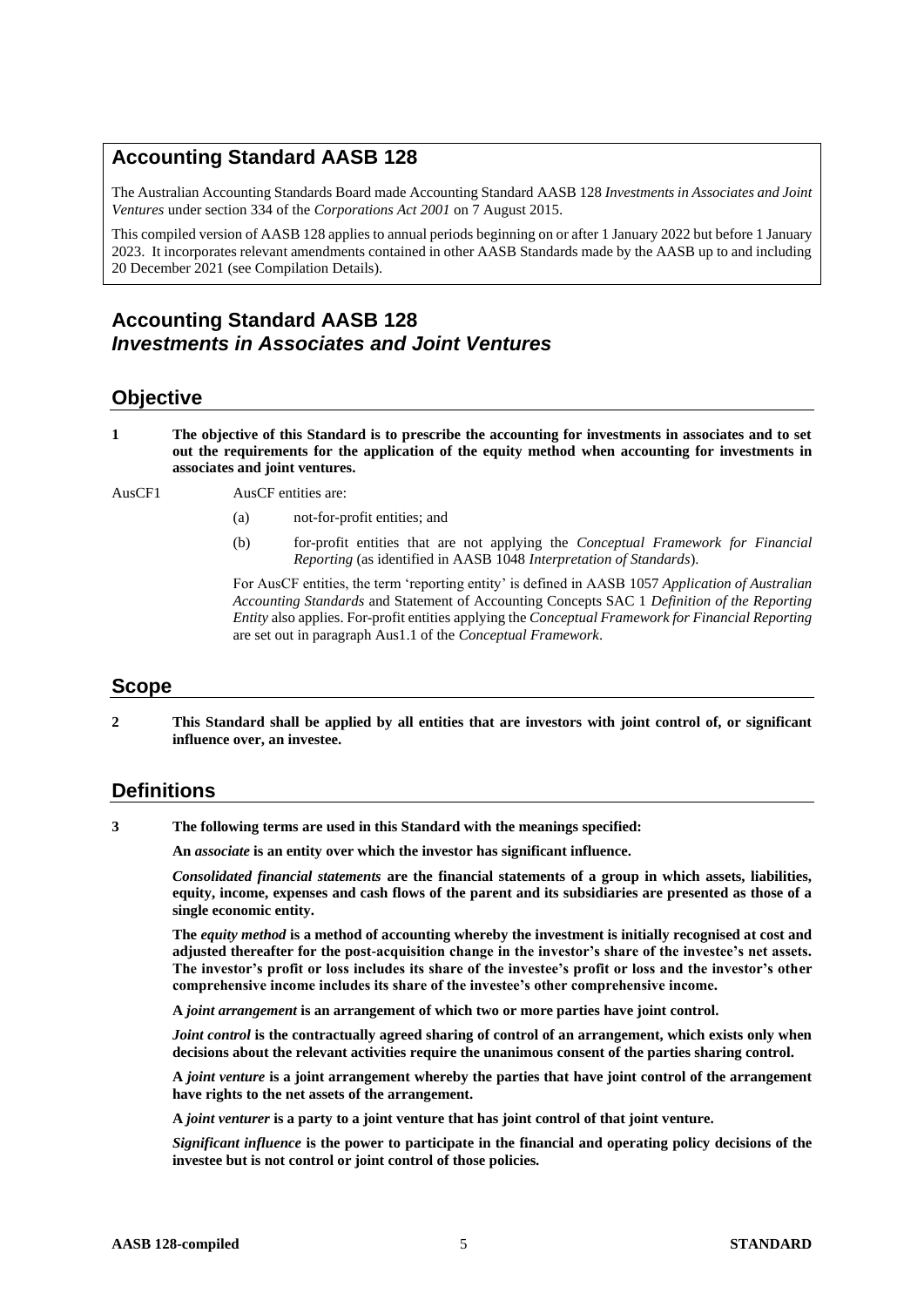- 4 The following terms are defined in paragraph 4 of AASB 127 *Separate Financial Statements* and in Appendix A of AASB 10 *Consolidated Financial Statements* and are used in this Standard with the meanings specified in the Standards in which they are defined:
	- control of an investee
	- group
	- parent
	- separate financial statements
	- subsidiary.

#### **Significant influence**

- 5 If an entity holds, directly or indirectly (eg through subsidiaries), 20 per cent or more of the voting power of the investee, it is presumed that the entity has significant influence, unless it can be clearly demonstrated that this is not the case. Conversely, if the entity holds, directly or indirectly (eg through subsidiaries), less than 20 per cent of the voting power of the investee, it is presumed that the entity does not have significant influence, unless such influence can be clearly demonstrated. A substantial or majority ownership by another investor does not necessarily preclude an entity from having significant influence.
- 6 The existence of significant influence by an entity is usually evidenced in one or more of the following ways:
	- (a) representation on the board of directors or equivalent governing body of the investee;
	- (b) participation in policy-making processes, including participation in decisions about dividends or other distributions;
	- (c) material transactions between the entity and its investee;
	- (d) interchange of managerial personnel; or
	- (e) provision of essential technical information.
- 7 An entity may own share warrants, share call options, debt or equity instruments that are convertible into ordinary shares, or other similar instruments that have the potential, if exercised or converted, to give the entity additional voting power or to reduce another party's voting power over the financial and operating policies of another entity (ie potential voting rights). The existence and effect of potential voting rights that are currently exercisable or convertible, including potential voting rights held by other entities, are considered when assessing whether an entity has significant influence. Potential voting rights are not currently exercisable or convertible when, for example, they cannot be exercised or converted until a future date or until the occurrence of a future event.
- 8 In assessing whether potential voting rights contribute to significant influence, the entity examines all facts and circumstances (including the terms of exercise of the potential voting rights and any other contractual arrangements whether considered individually or in combination) that affect potential rights, except the intentions of management and the financial ability to exercise or convert those potential rights.
- 9 An entity loses significant influence over an investee when it loses the power to participate in the financial and operating policy decisions of that investee. The loss of significant influence can occur with or without a change in absolute or relative ownership levels. It could occur, for example, when an associate becomes subject to the control of a government, court, administrator or regulator. It could also occur as a result of a contractual arrangement.

# **Equity method**

10 Under the equity method, on initial recognition the investment in an associate or a joint venture is recognised at cost, and the carrying amount is increased or decreased to recognise the investor's share of the profit or loss of the investee after the date of acquisition. The investor's share of the investee's profit or loss is recognised in the investor's profit or loss. Distributions received from an investee reduce the carrying amount of the investment. Adjustments to the carrying amount may also be necessary for changes in the investor's proportionate interest in the investee arising from changes in the investee's other comprehensive income. Such changes include those arising from the revaluation of property, plant and equipment and from foreign exchange translation differences. The investor's share of those changes is recognised in the investor's other comprehensive income (see AASB 101 *Presentation of Financial Statements*).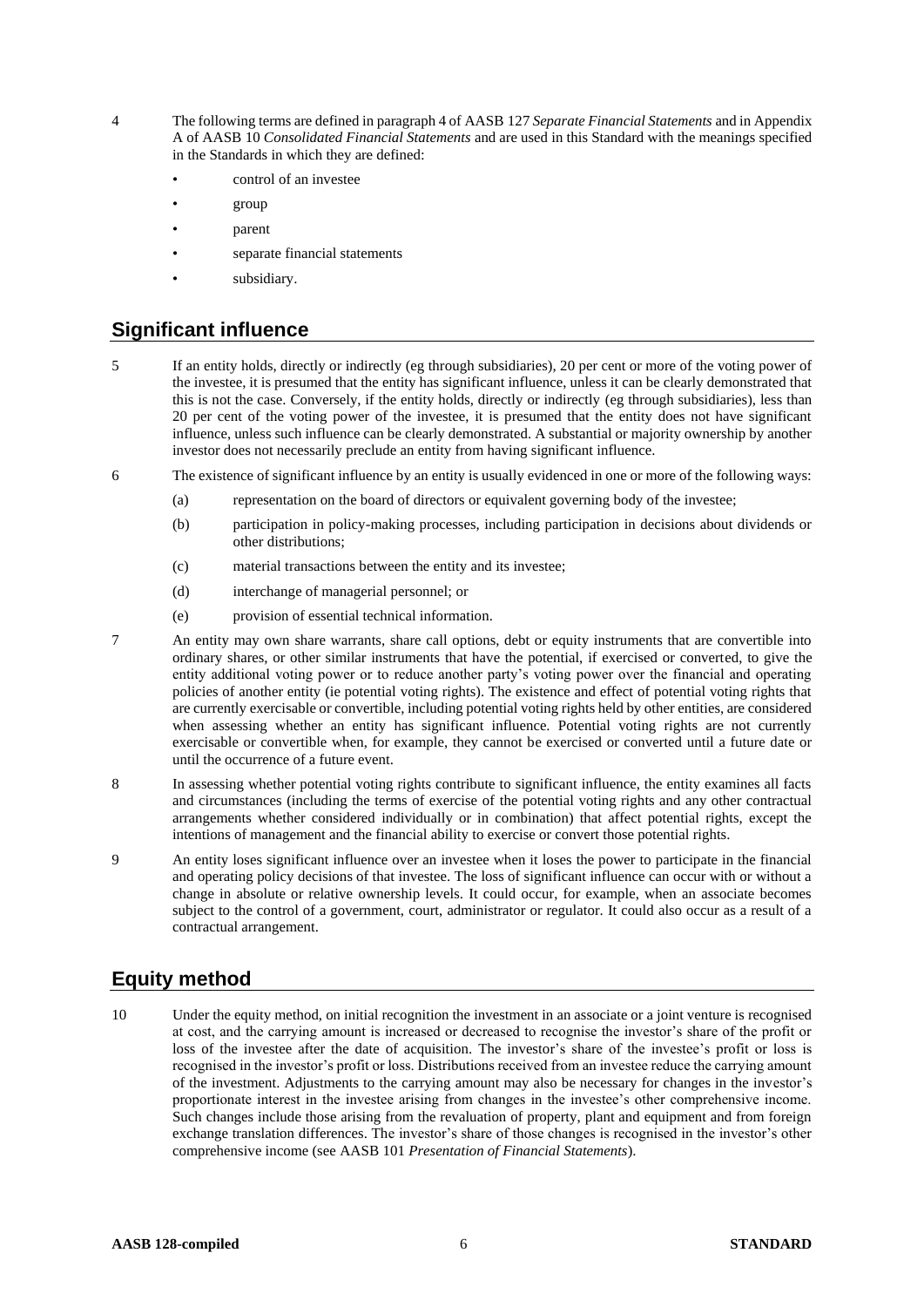- Aus10.1 Notwithstanding paragraph 10, not-for-profit entities shall initially measure the cost of an investment in an associate or joint venture at fair value in accordance with AASB 13 *Fair Value Measurement* where the consideration for the investment is significantly less than fair value principally to enable the entity to further its objectives. AASB 1058 *Income of Not-for-Profit Entities* addresses the recognition of related amounts.
- 11 The recognition of income on the basis of distributions received may not be an adequate measure of the income earned by an investor on an investment in an associate or a joint venture because the distributions received may bear little relation to the performance of the associate or joint venture. Because the investor has joint control of, or significant influence over, the investee, the investor has an interest in the associate's or joint venture's performance and, as a result, the return on its investment. The investor accounts for this interest by extending the scope of its financial statements to include its share of the profit or loss of such an investee. As a result, application of the equity method provides more informative reporting of the investor's net assets and profit or loss.
- 12 When potential voting rights or other derivatives containing potential voting rights exist, an entity's interest in an associate or a joint venture is determined solely on the basis of existing ownership interests and does not reflect the possible exercise or conversion of potential voting rights and other derivative instruments, unless paragraph 13 applies.
- 13 In some circumstances, an entity has, in substance, an existing ownership as a result of a transaction that currently gives it access to the returns associated with an ownership interest. In such circumstances, the proportion allocated to the entity is determined by taking into account the eventual exercise of those potential voting rights and other derivative instruments that currently give the entity access to the returns.
- 14 AASB 9 *Financial Instruments* does not apply to interests in associates and joint ventures that are accounted for using the equity method. When instruments containing potential voting rights in substance currently give access to the returns associated with an ownership interest in an associate or a joint venture, the instruments are not subject to AASB 9. In all other cases, instruments containing potential voting rights in an associate or a joint venture are accounted for in accordance with AASB 9.
- 14A An entity also applies AASB 9 to other financial instruments in an associate or joint venture to which the equity method is not applied. These include long-term interests that, in substance, form part of the entity's net investment in an associate or joint venture (see paragraph 38). An entity applies AASB 9 to such longterm interests before it applies paragraph 38 and paragraphs 40–43 of this Standard. In applying AASB 9, the entity does not take account of any adjustments to the carrying amount of long-term interests that arise from applying this Standard.
- 15 Unless an investment, or a portion of an investment, in an associate or a joint venture is classified as held for sale in accordance with AASB 5 *Non-current Assets Held for Sale and Discontinued Operations*, the investment, or any retained interest in the investment not classified as held for sale, shall be classified as a non-current asset.

# **Application of the equity method**

16 An entity with joint control of, or significant influence over, an investee shall account for its investment in an associate or a joint venture using the equity method except when that investment qualifies for exemption in accordance with paragraphs 17–19.

# **Exemptions from applying the equity method**

- 17 An entity need not apply the equity method to its investment in an associate or a joint venture if the entity is a parent that is exempt from preparing consolidated financial statements by the scope exception in paragraphs 4(a), Aus4.1 and Aus4.2 of AASB 10 or if all the following apply:
	- (a) The entity is a wholly-owned subsidiary, or is a partially-owned subsidiary of another entity and its other owners, including those not otherwise entitled to vote, have been informed about, and do not object to, the entity not applying the equity method.
	- (b) The entity's debt or equity instruments are not traded in a public market (a domestic or foreign stock exchange or an over-the-counter market, including local and regional markets).
	- (c) The entity did not file, nor is it in the process of filing, its financial statements with a securities commission or other regulatory organisation, for the purpose of issuing any class of instruments in a public market.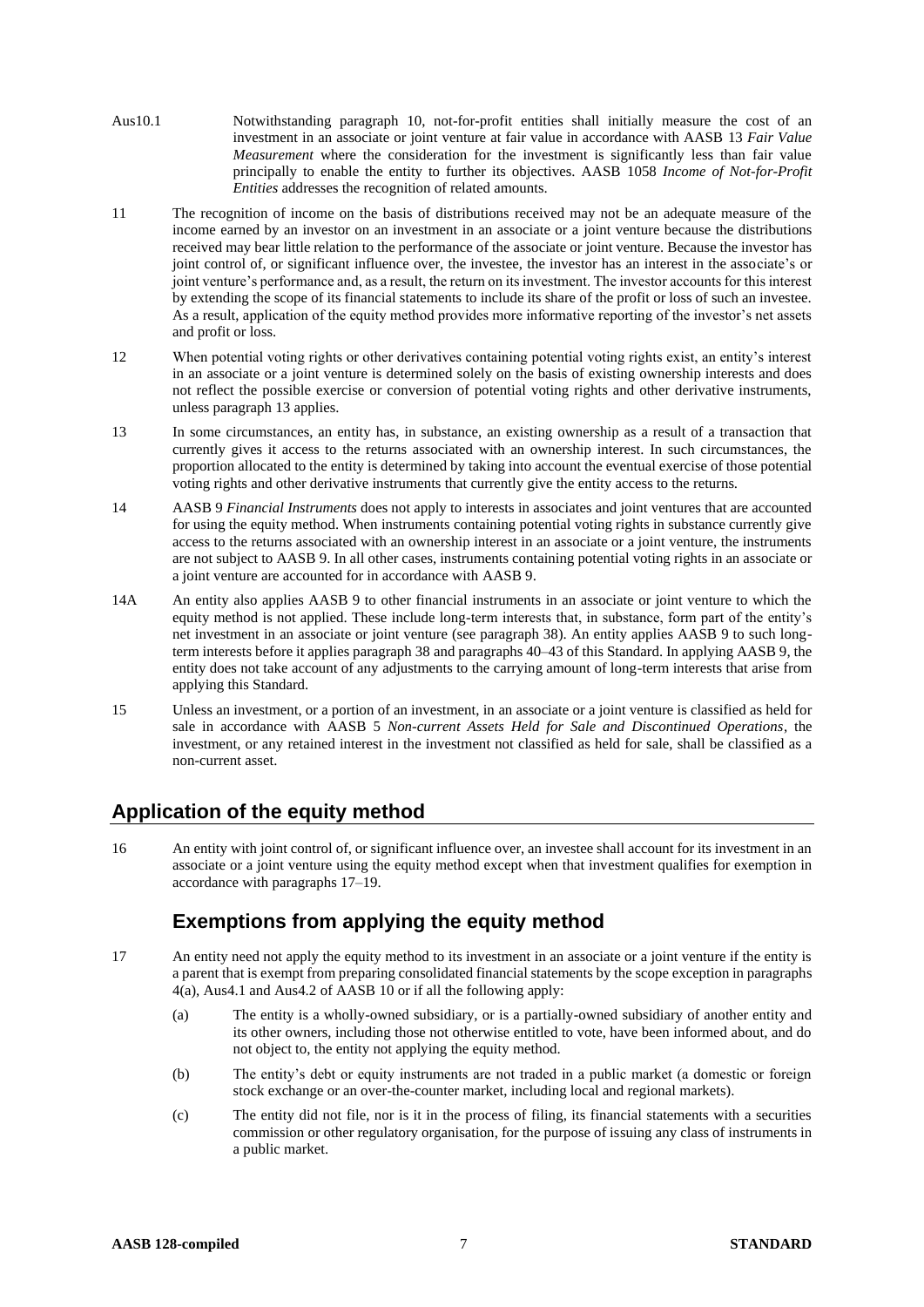- (d) The ultimate or any intermediate parent of the entity produces financial statements available for public use that comply with International Financial Reporting Standards, in which subsidiaries are consolidated or are measured at fair value through profit or loss in accordance with AASB 10.
- Aus17.1 Notwithstanding paragraph 17(d), an entity that meets the criteria in paragraphs 17(a), 17(b) and 17(c) need not apply the equity method in accounting for an interest in an associate or joint venture if its ultimate or any intermediate parent produces financial statements that are available for public use in which subsidiaries are consolidated or are measured at fair value through profit or loss in accordance with AASB 10 and:
	- (a) the investor or the joint venturer and its ultimate or intermediate parent are:
		- (i) both not-for-profit entities complying with Australian Accounting Standards; or
		- (ii) both entities complying with Australian Accounting Standards Simplified Disclosures; or
	- (b) the investor or the joint venturer is an entity complying with Australian Accounting Standards – Simplified Disclosures and its ultimate or intermediate parent is a not-forprofit entity complying with Australian Accounting Standards.
- Aus17.2 Notwithstanding paragraphs 17 and Aus17.1, the ultimate Australian entity shall apply the equity method in accounting for interests in associates and joint ventures in accordance with this Standard when either the entity or the group is a reporting entity, or both the entity and the group are reporting entities, except if the ultimate Australian parent is required, in accordance with paragraph 31 of AASB 10, to measure all of its subsidiaries at fair value through profit or loss.
- 18 When an investment in an associate or a joint venture is held by, or is held indirectly through, an entity that is a venture capital organisation, or a mutual fund, unit trust and similar entities including investment-linked insurance funds, the entity may elect to measure that investment at fair value through profit or loss in accordance with AASB 9. An entity shall make this election separately for each associate or joint venture, at initial recognition of the associate or joint venture.
- 19 When an entity has an investment in an associate, a portion of which is held indirectly through a venture capital organisation, or a mutual fund, unit trust and similar entities including investment-linked insurance funds, the entity may elect to measure that portion of the investment in the associate at fair value through profit or loss in accordance with AASB 9 regardless of whether the venture capital organisation, or the mutual fund, unit trust and similar entities including investment-linked insurance funds, has significant influence over that portion of the investment. If the entity makes that election, the entity shall apply the equity method to any remaining portion of its investment in an associate that is not held through a venture capital organisation, or a mutual fund, unit trust and similar entities including investment-linked insurance funds.

# **Classification as held for sale**

- 20 An entity shall apply AASB 5 to an investment, or a portion of an investment, in an associate or a joint venture that meets the criteria to be classified as held for sale. Any retained portion of an investment in an associate or a joint venture that has not been classified as held for sale shall be accounted for using the equity method until disposal of the portion that is classified as held for sale takes place. After the disposal takes place, an entity shall account for any retained interest in the associate or joint venture in accordance with AASB 9 unless the retained interest continues to be an associate or a joint venture, in which case the entity uses the equity method.
- 21 When an investment, or a portion of an investment, in an associate or a joint venture previously classified as held for sale no longer meets the criteria to be so classified, it shall be accounted for using the equity method retrospectively as from the date of its classification as held for sale. Financial statements for the periods since classification as held for sale shall be amended accordingly.

#### **Discontinuing the use of the equity method**

- **22 An entity shall discontinue the use of the equity method from the date when its investment ceases to be an associate or a joint venture as follows:** 
	- **(a) If the investment becomes a subsidiary, the entity shall account for its investment in accordance with AASB 3** *Business Combinations* **and AASB 10**.
	- **(b) If the retained interest in the former associate or joint venture is a financial asset, the entity shall measure the retained interest at fair value. The fair value of the retained interest shall**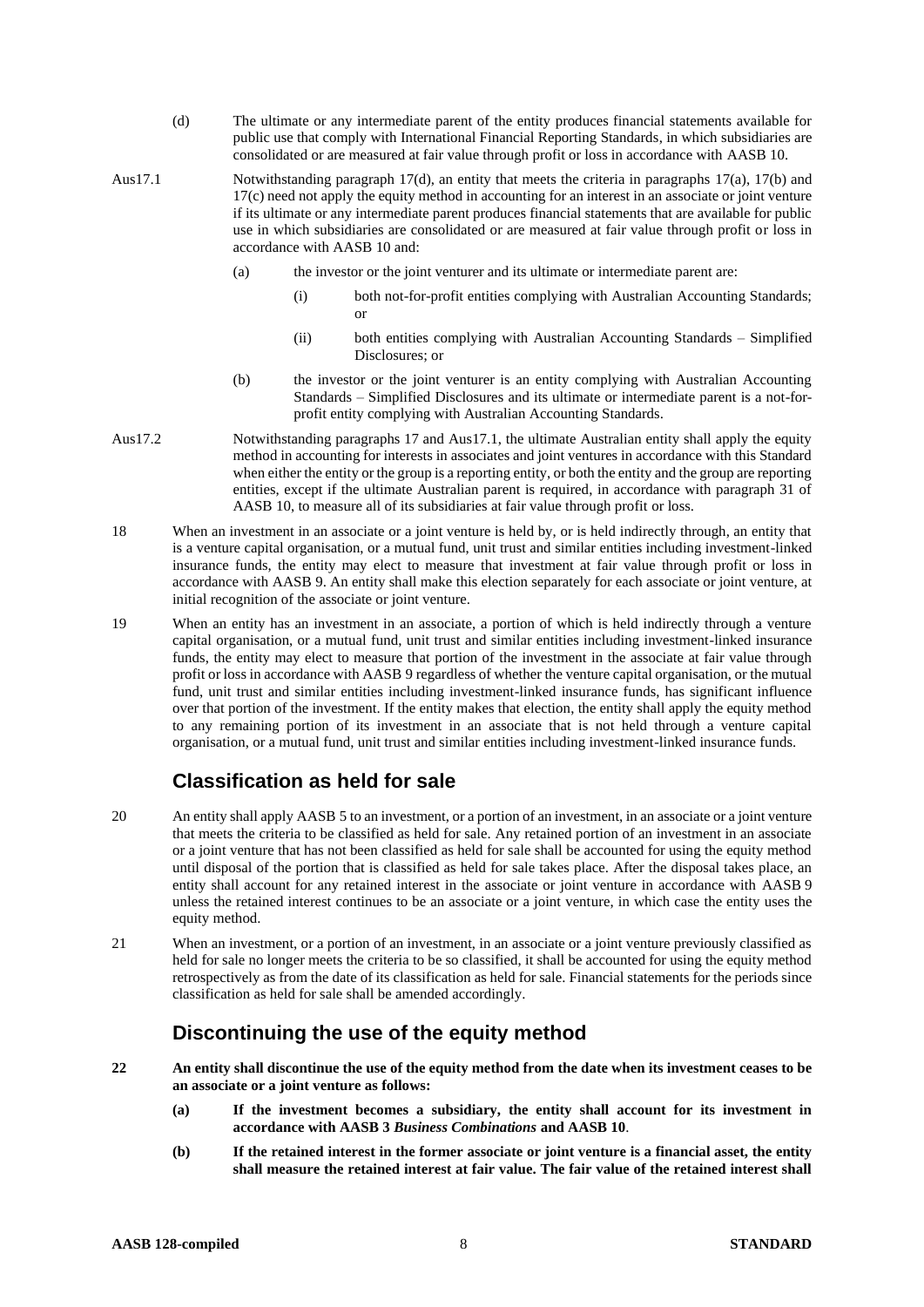**be regarded as its fair value on initial recognition as a financial asset in accordance with AASB 9. The entity shall recognise in profit or loss any difference between:**

- **(i) the fair value of any retained interest and any proceeds from disposing of a part interest in the associate or joint venture; and**
- **(ii) the carrying amount of the investment at the date the equity method was discontinued.**
- **(c) When an entity discontinues the use of the equity method, the entity shall account for all amounts previously recognised in other comprehensive income in relation to that investment on the same basis as would have been required if the investee had directly disposed of the related assets or liabilities.**
- 23 Therefore, if a gain or loss previously recognised in other comprehensive income by the investee would be reclassified to profit or loss on the disposal of the related assets or liabilities, the entity reclassifies the gain or loss from equity to profit or loss (as a reclassification adjustment) when the equity method is discontinued. For example, if an associate or a joint venture has cumulative exchange differences relating to a foreign operation and the entity discontinues the use of the equity method, the entity shall reclassify to profit or loss the gain or loss that had previously been recognised in other comprehensive income in relation to the foreign operation.
- **24 If an investment in an associate becomes an investment in a joint venture or an investment in a joint venture becomes an investment in an associate, the entity continues to apply the equity method and does not remeasure the retained interest.**

#### **Changes in ownership interest**

25 If an entity's ownership interest in an associate or a joint venture is reduced, but the investment continues to be classified either as an associate or a joint venture respectively, the entity shall reclassify to profit or loss the proportion of the gain or loss that had previously been recognised in other comprehensive income relating to that reduction in ownership interest if that gain or loss would be required to be reclassified to profit or loss on the disposal of the related assets or liabilities.

#### **Equity method procedures**

- 26 Many of the procedures that are appropriate for the application of the equity method are similar to the consolidation procedures described in AASB 10. Furthermore, the concepts underlying the procedures used in accounting for the acquisition of a subsidiary are also adopted in accounting for the acquisition of an investment in an associate or a joint venture.
- 27 A group's share in an associate or a joint venture is the aggregate of the holdings in that associate or joint venture by the parent and its subsidiaries. The holdings of the group's other associates or joint ventures are ignored for this purpose. When an associate or a joint venture has subsidiaries, associates or joint ventures, the profit or loss, other comprehensive income and net assets taken into account in applying the equity method are those recognised in the associate's or joint venture's financial statements (including the associate's or joint venture's share of the profit or loss, other comprehensive income and net assets of its associates and joint ventures), after any adjustments necessary to give effect to uniform accounting policies (see paragraphs 35–36A).
- 28 Gains and losses resulting from 'upstream' and 'downstream' transactions between an entity (including its consolidated subsidiaries) and its associate or joint venture are recognised in the entity's financial statements only to the extent of unrelated investors' interests in the associate or joint venture. 'Upstream' transactions are, for example, sales of assets from an associate or a joint venture to the investor. 'Downstream' transactions are, for example, sales or contributions of assets from the investor to its associate or its joint venture. The investor's share in the associate's or joint venture's gains or losses resulting from these transactions is eliminated.
- 29 When downstream transactions provide evidence of a reduction in the net realisable value of the assets to be sold or contributed, or of an impairment loss of those assets, those losses shall be recognised in full by the investor. When upstream transactions provide evidence of a reduction in the net realisable value of the assets to be purchased or of an impairment loss of those assets, the investor shall recognise its share in those losses.
- 30 The contribution of a non-monetary asset to an associate or a joint venture in exchange for an equity interest in the associate or joint venture shall be accounted for in accordance with paragraph 28, except when the contribution lacks commercial substance, as that term is described in AASB 116 *Property, Plant and Equipment*. If such a contribution lacks commercial substance, the gain or loss is regarded as unrealised and is not recognised unless paragraph 31 also applies. Such unrealised gains and losses shall be eliminated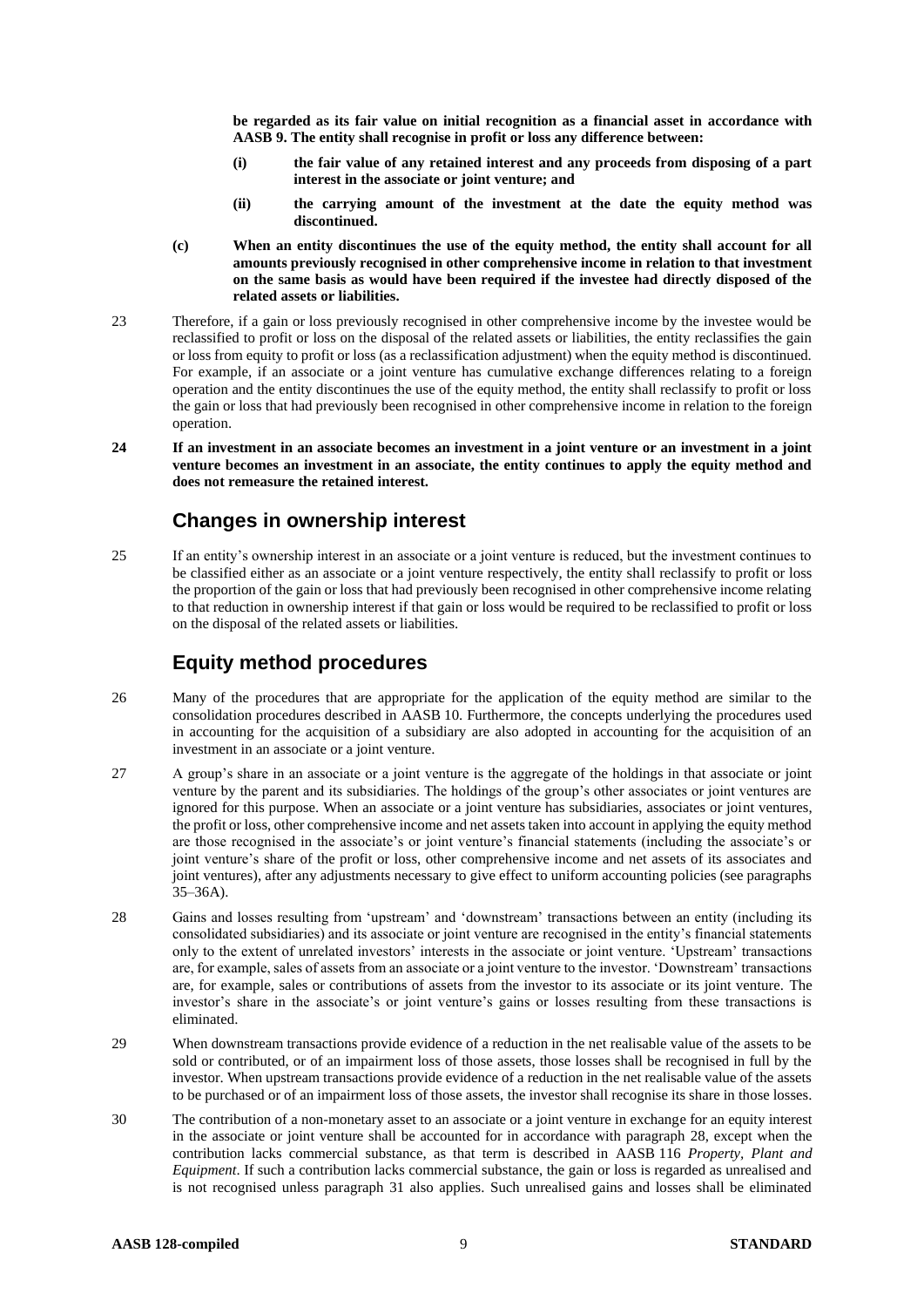against the investment accounted for using the equity method and shall not be presented as deferred gains or losses in the entity's consolidated statement of financial position or in the entity's statement of financial position in which investments are accounted for using the equity method.

- 31 If, in addition to receiving an equity interest in an associate or a joint venture, an entity receives monetary or non-monetary assets, the entity recognises in full in profit or loss the portion of the gain or loss on the nonmonetary contribution relating to the monetary or non-monetary assets received.
- 32 An investment is accounted for using the equity method from the date on which it becomes an associate or a joint venture. On acquisition of the investment, any difference between the cost of the investment and the entity's share of the net fair value of the investee's identifiable assets and liabilities is accounted for as follows:
	- (a) Goodwill relating to an associate or a joint venture is included in the carrying amount of the investment. Amortisation of that goodwill is not permitted.
	- (b) Any excess of the entity's share of the net fair value of the investee's identifiable assets and liabilities over the cost of the investment is included as income in the determination of the entity's share of the associate or joint venture's profit or loss in the period in which the investment is acquired.

Appropriate adjustments to the entity's share of the associate's or joint venture's profit or loss after acquisition are made in order to account, for example, for depreciation of the depreciable assets based on their fair values at the acquisition date. Similarly, appropriate adjustments to the entity's share of the associate's or joint venture's profit or loss after acquisition are made for impairment losses such as for goodwill or property, plant and equipment.

- **33 The most recent available financial statements of the associate or joint venture are used by the entity in applying the equity method. When the end of the reporting period of the entity is different from that of the associate or joint venture, the associate or joint venture prepares, for the use of the entity, financial statements as of the same date as the financial statements of the entity unless it is impracticable to do so.**
- **34 When, in accordance with paragraph 33, the financial statements of an associate or a joint venture used in applying the equity method are prepared as of a date different from that used by the entity, adjustments shall be made for the effects of significant transactions or events that occur between that date and the date of the entity's financial statements. In any case, the difference between the end of the reporting period of the associate or joint venture and that of the entity shall be no more than three months. The length of the reporting periods and any difference between the ends of the reporting periods shall be the same from period to period.**
- **35 The entity's financial statements shall be prepared using uniform accounting policies for like transactions and events in similar circumstances.**
- 36 Except as described in paragraph 36A, if an associate or a joint venture uses accounting policies other than those of the entity for like transactions and events in similar circumstances, adjustments shall be made to make the associate's or joint venture's accounting policies conform to those of the entity when the associate's or joint venture's financial statements are used by the entity in applying the equity method.
- 36A Notwithstanding the requirement in paragraph 36, if an entity that is not itself an investment entity has an interest in an associate or joint venture that is an investment entity, the entity may, when applying the equity method, elect to retain the fair value measurement applied by that investment entity associate or joint venture to the investment entity associate's or joint venture's interests in subsidiaries. This election is made separately for each investment entity associate or joint venture, at the later of the date on which (a) the investment entity associate or joint venture is initially recognised; (b) the associate or joint venture becomes an investment entity; and (c) the investment entity associate or joint venture first becomes a parent.
- 37 If an associate or a joint venture has outstanding cumulative preference shares that are held by parties other than the entity and are classified as equity, the entity computes its share of profit or loss after adjusting for the dividends on such shares, whether or not the dividends have been declared.
- 38 If an entity's share of losses of an associate or a joint venture equals or exceeds its interest in the associate or joint venture, the entity discontinues recognising its share of further losses. The interest in an associate or a joint venture is the carrying amount of the investment in the associate or joint venture determined using the equity method together with any long-term interests that, in substance, form part of the entity's net investment in the associate or joint venture. For example, an item for which settlement is neither planned nor likely to occur in the foreseeable future is, in substance, an extension of the entity's investment in that associate or joint venture. Such items may include preference shares and long-term receivables or loans, but do not include trade receivables, trade payables or any long-term receivables for which adequate collateral exists, such as secured loans. Losses recognised using the equity method in excess of the entity's investment in ordinary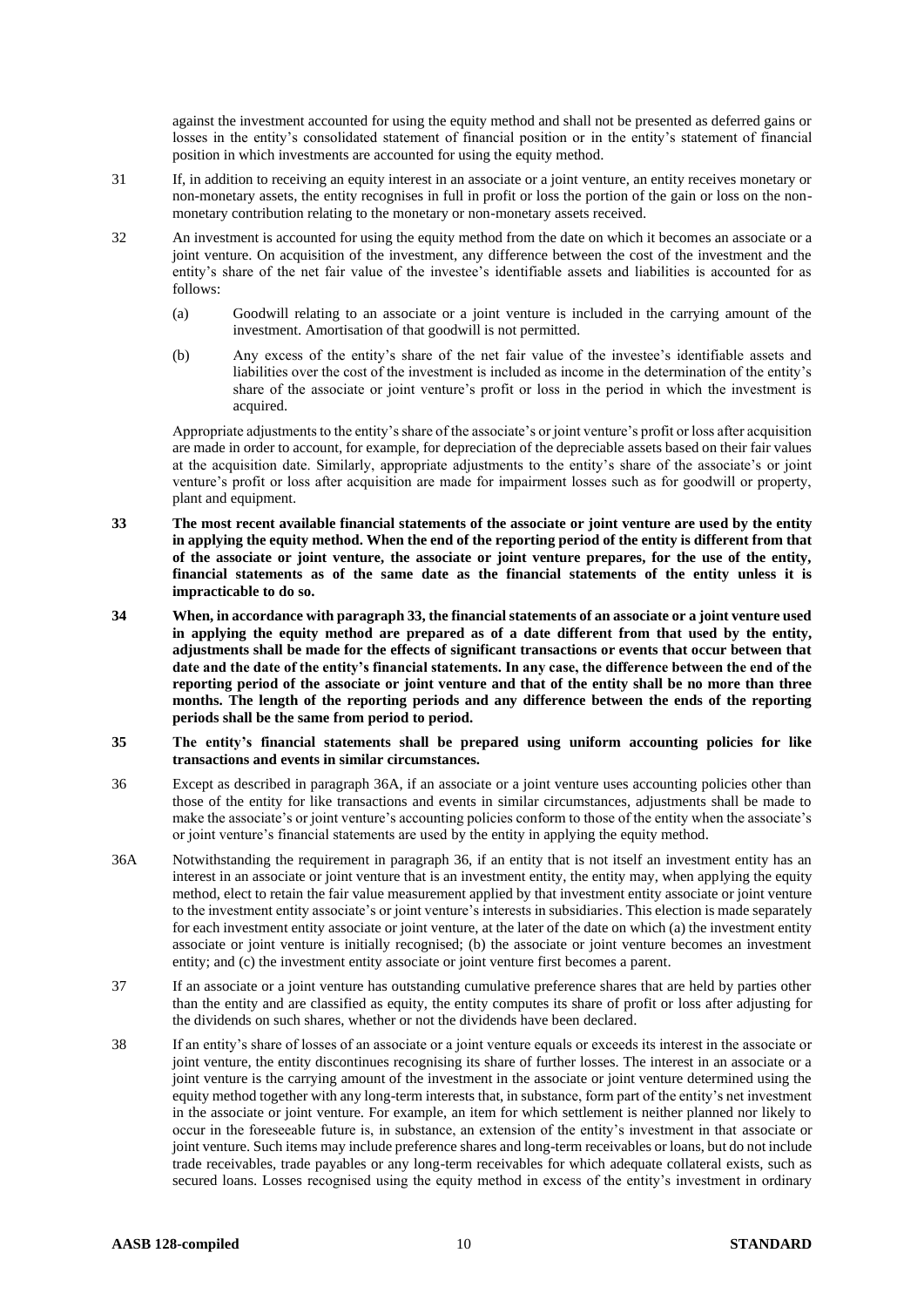shares are applied to the other components of the entity's interest in an associate or a joint venture in the reverse order of their seniority (ie priority in liquidation).

39 After the entity's interest is reduced to zero, additional losses are provided for, and a liability is recognised, only to the extent that the entity has incurred legal or constructive obligations or made payments on behalf of the associate or joint venture. If the associate or joint venture subsequently reports profits, the entity resumes recognising its share of those profits only after its share of the profits equals the share of losses not recognised.

#### **Impairment losses**

- 40 After application of the equity method, including recognising the associate's or joint venture's losses in accordance with paragraph 38, the entity applies paragraphs 41A–41C to determine whether there is any objective evidence that its net investment in the associate or joint venture is impaired.
- 41 [Deleted]
- 41A The net investment in an associate or joint venture is impaired and impairment losses are incurred if, and only if, there is objective evidence of impairment as a result of one or more events that occurred after the initial recognition of the net investment (a 'loss event') and that loss event (or events) has an impact on the estimated future cash flows from the net investment that can be reliably estimated. It may not be possible to identify a single, discrete event that caused the impairment. Rather the combined effect of several events may have caused the impairment. Losses expected as a result of future events, no matter how likely, are not recognised. Objective evidence that the net investment is impaired includes observable data that comes to the attention of the entity about the following loss events:
	- (a) significant financial difficulty of the associate or joint venture;
	- (b) a breach of contract, such as a default or delinquency in payments by the associate or joint venture;
	- (c) the entity, for economic or legal reasons relating to its associate's or joint venture's financial difficulty, granting to the associate or joint venture a concession that the entity would not otherwise consider;
	- (d) it becoming probable that the associate or joint venture will enter bankruptcy or other financial reorganisation; or
	- (e) the disappearance of an active market for the net investment because of financial difficulties of the associate or joint venture.
- 41B The disappearance of an active market because the associate's or joint venture's equity or financial instruments are no longer publicly traded is not evidence of impairment. A downgrade of an associate's or joint venture's credit rating or a decline in the fair value of the associate or joint venture, is not of itself, evidence of impairment, although it may be evidence of impairment when considered with other available information.
- 41C In addition to the types of events in paragraph 41A, objective evidence of impairment for the net investment in the equity instruments of the associate or joint venture includes information about significant changes with an adverse effect that have taken place in the technological, market, economic or legal environment in which the associate or joint venture operates, and indicates that the cost of the investment in the equity instrument may not be recovered. A significant or prolonged decline in the fair value of an investment in an equity instrument below its cost is also objective evidence of impairment.
- 42 Because goodwill that forms part of the carrying amount of the net investment in an associate or a joint venture is not separately recognised, it is not tested for impairment separately by applying the requirements for impairment testing goodwill in AASB 136 *Impairment of Assets*. Instead, the entire carrying amount of the investment is tested for impairment in accordance with AASB 136 as a single asset, by comparing its recoverable amount (higher of value in use and fair value less costs of disposal) with its carrying amount whenever application of paragraphs 41A–41C indicates that the net investment may be impaired. An impairment loss recognised in those circumstances is not allocated to any asset, including goodwill, that forms part of the carrying amount of the net investment in the associate or joint venture. Accordingly, any reversal of that impairment loss is recognised in accordance with AASB 136 to the extent that the recoverable amount of the net investment subsequently increases. In determining the value in use of the net investment, an entity estimates:
	- (a) its share of the present value of the estimated future cash flows expected to be generated by the associate or joint venture, including the cash flows from the operations of the associate or joint venture and the proceeds from the ultimate disposal of the investment; or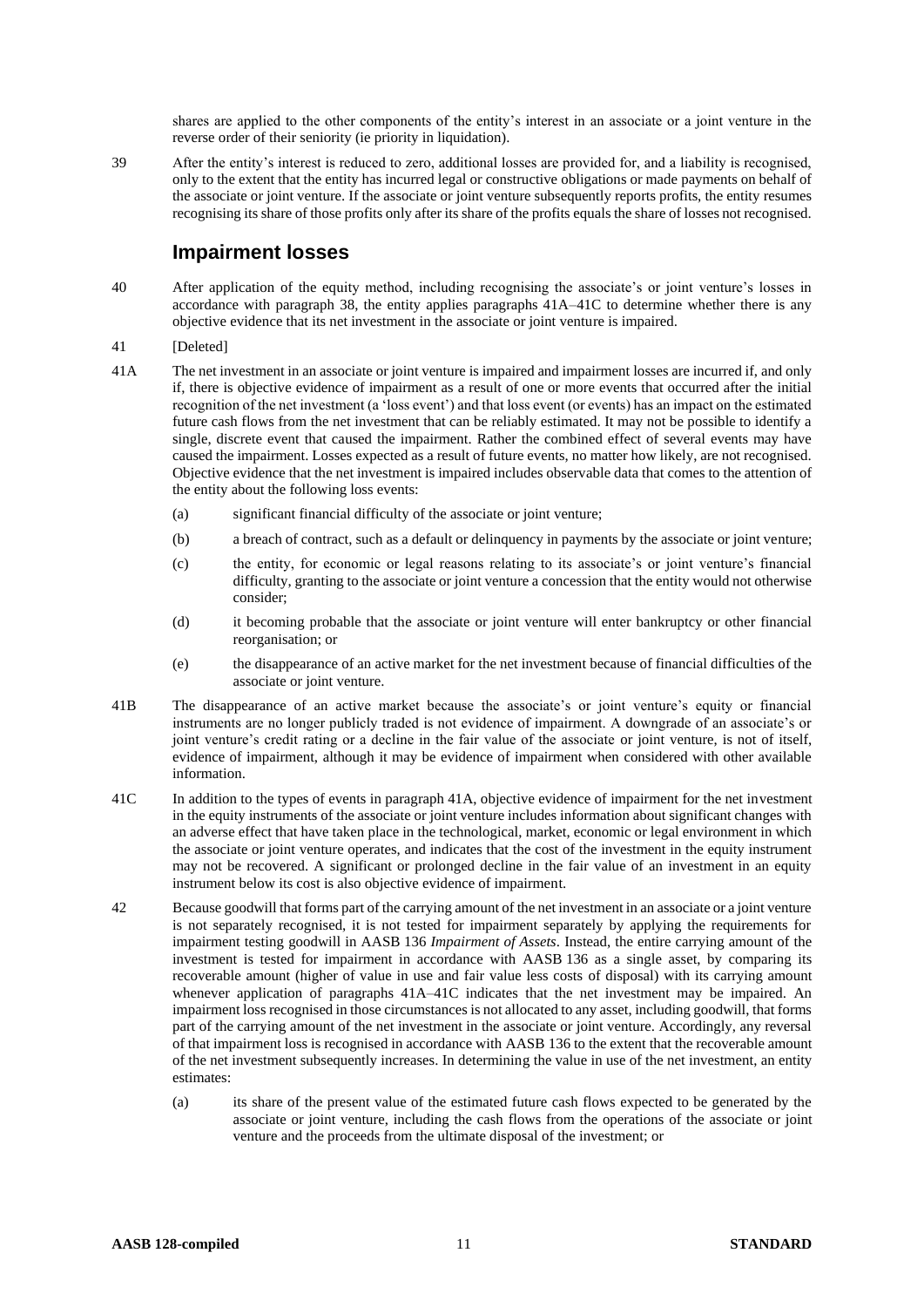(b) the present value of the estimated future cash flows expected to arise from dividends to be received from the investment and from its ultimate disposal.

Using appropriate assumptions, both methods give the same result.

43 The recoverable amount of an investment in an associate or a joint venture shall be assessed for each associate or joint venture, unless the associate or joint venture does not generate cash inflows from continuing use that are largely independent of those from other assets of the entity.

#### **Separate financial statements**

44 An investment in an associate or a joint venture shall be accounted for in the entity's separate financial statements in accordance with paragraph 10 of AASB 127.

#### **Effective date and transition**

- 45 An entity shall apply this Standard for annual periods beginning on or after 1 January 2018. Earlier application is permitted for periods beginning after 24 July 2014 but before 1 January 2018. If an entity applies this Standard earlier, it shall disclose that fact and apply AASB 10, AASB 11 *Joint Arrangements*, AASB 12 *Disclosure of Interests in Other Entities* and AASB 127 at the same time.
- 45A AASB 2014-7 *Amendments to Australian Accounting Standards arising from AASB 9 (December 2014)*, issued in December 2014, amended the previous version of this Standard as follows: amended paragraphs 40–42 and added paragraphs 41A–41C. An entity shall apply those amendments when it applies AASB 9.
- 45B AASB 2014-9 *Amendments to Australian Accounting Standards – Equity Method in Separate Financial Statements*, issued in December 2014, amended paragraph 25 in the previous version of this Standard. An entity shall apply that amendment for annual periods beginning on or after 1 January 2016 retrospectively in accordance with AASB 108 *Accounting Policies, Changes in Accounting Estimates and Errors*. Earlier application is permitted. If an entity applies that amendment for an earlier period, it shall disclose that fact.
- 45D AASB 2015-5 *Amendments to Australian Accounting Standards – Investment Entities: Applying the Consolidation Exception*, issued in January 2015, amended the previous version of this Standard as follows: amended paragraphs 17, Aus17.1, Aus17.2, 27 and 36 and added paragraph 36A. An entity shall apply those amendments for annual periods beginning on or after 1 January 2016. Earlier application is permitted. If an entity applies those amendments for an earlier period, it shall disclose that fact.
- 45E AASB 2017-1 *Amendments to Australian Accounting Standards – Transfers of Investment Property, Annual Improvements 2014–2016 Cycle and Other Amendments*, issued in February 2017, amended paragraphs 18 and 36A. A for-profit entity shall apply those amendments retrospectively in accordance with AASB 108 for annual periods beginning on or after 1 January 2018. A not-for-profit entity shall apply those amendments retrospectively in accordance with AASB 108 for annual periods beginning on or after 1 January 2019. Earlier application is permitted. If an entity applies those amendments for an earlier period, it shall disclose that fact.
- 45G AASB 2017-7 *Amendments to Australian Accounting Standards – Long-term Interests in Associates and Joint Ventures*, issued in December 2017, added paragraph 14A and deleted paragraph 41. An entity shall apply those amendments retrospectively in accordance with AASB 108 for annual reporting periods beginning on or after 1 January 2019, except as specified in paragraphs 45H–45K. Earlier application is permitted. If an entity applies those amendments earlier, it shall disclose that fact.
- 45H An entity that first applies the amendments in paragraph 45G at the same time it first applies AASB 9 shall apply the transition requirements in AASB 9 to the long-term interests described in paragraph 14A.
- 45I An entity that first applies the amendments in paragraph 45G after it first applies AASB 9 shall apply the transition requirements in AASB 9 necessary for applying the requirements set out in paragraph 14A to longterm interests. For that purpose, references to the date of initial application in AASB 9 shall be read as referring to the beginning of the annual reporting period in which the entity first applies the amendments (the date of initial application of the amendments). The entity is not required to restate prior periods to reflect the application of the amendments. The entity may restate prior periods only if it is possible without the use of hindsight.
- 45J When first applying the amendments in paragraph 45G, an entity that applies the temporary exemption from AASB 9 in accordance with AASB 4 *Insurance Contracts* is not required to restate prior periods to reflect the application of the amendments. The entity may restate prior periods only if it is possible without the use of hindsight.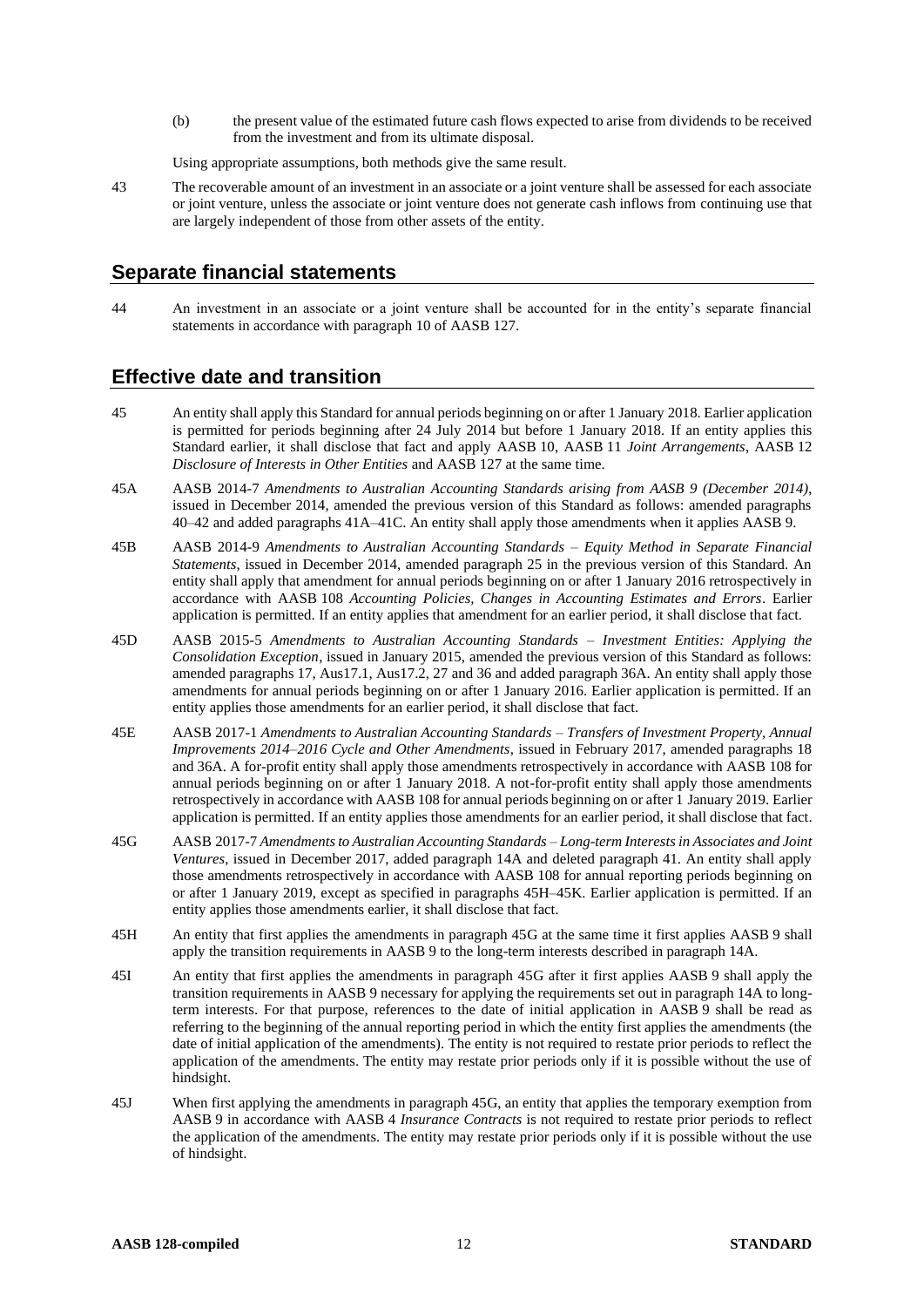- 45K If an entity does not restate prior periods applying paragraph 45I or paragraph 45J, at the date of initial application of the amendments it shall recognise in the opening retained earnings (or other component of equity, as appropriate) any difference between:
	- (a) the previous carrying amount of long-term interests described in paragraph 14A at that date; and
	- (b) the carrying amount of those long-term interests at that date.

#### **References to AASB 9**

46 If an entity applies this Standard but does not yet apply AASB 9, any reference to AASB 9 shall be read as a reference to AASB 139.

## **Withdrawal of IAS 28 (2003)**

47 [Deleted by the AASB]

# **Commencement of the legislative instrument**

Aus47.1 [Repealed]

## **Withdrawal of AASB pronouncements**

Aus47.2 This Standard repeals AASB 128 *Investments in Associates and Joint Ventures* issued in August 2011. Despite the repeal, after the time this Standard starts to apply under section 334 of the Corporations Act (either generally or in relation to an individual entity), the repealed Standard continues to apply in relation to any period ending before that time as if the repeal had not occurred.

> [Note: When this Standard applies under section 334 of the Corporations Act (either generally or in relation to an individual entity), it supersedes the application of the repealed Standard.]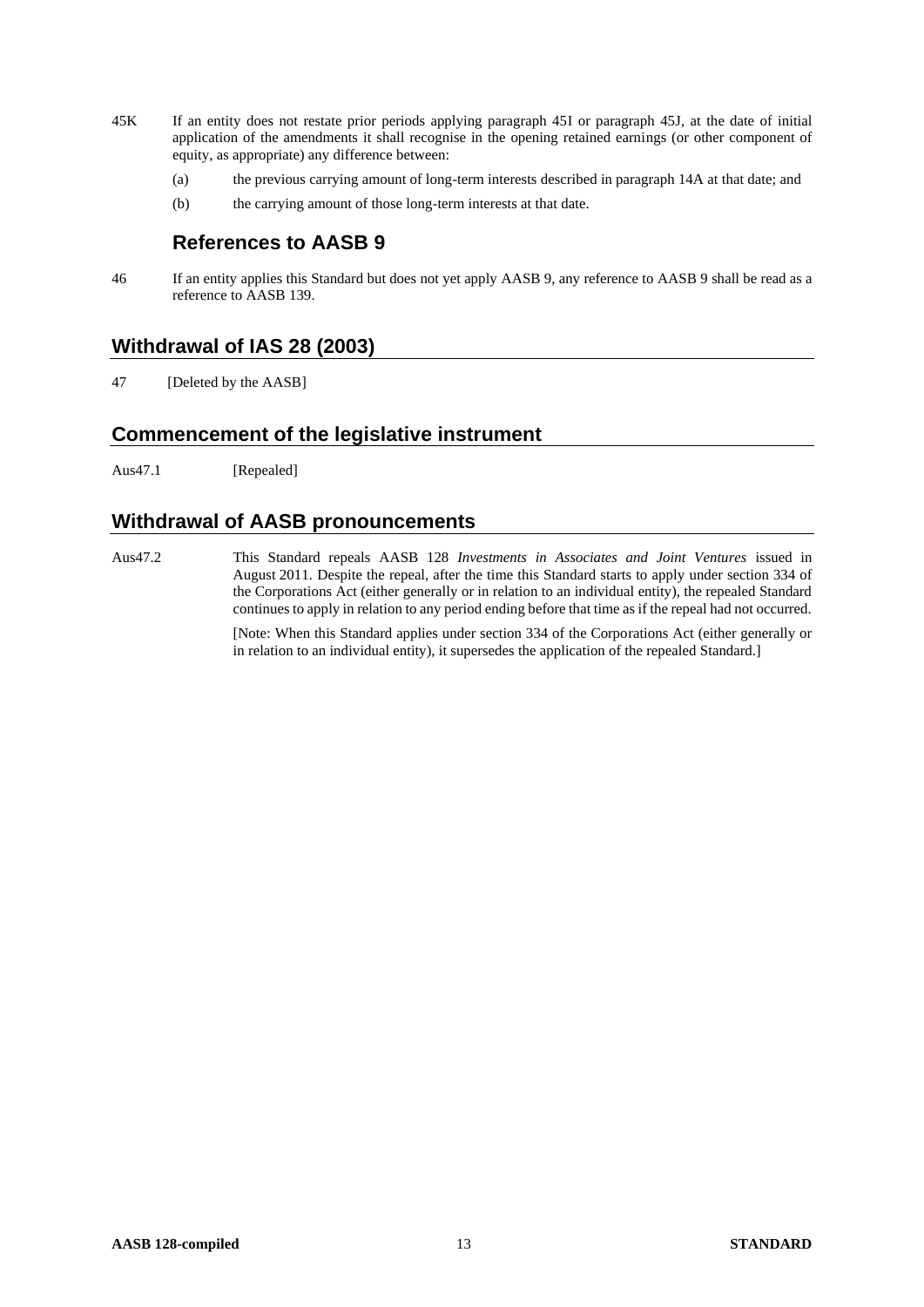# **Compilation details Accounting Standard AASB 128** *Investments in Associates and Joint Ventures* **(as amended)**

#### *Compilation details are not part of AASB 128.*

This compiled Standard applies to annual periods beginning on or after 1 January 2022 but before 1 January 2023. It takes into account amendments up to and including 20 December 2021 and was prepared on 7 April 2022 by the staff of the Australian Accounting Standards Board (AASB).

This compilation is not a separate Accounting Standard made by the AASB. Instead, it is a representation of AASB 128 (August 2015) as amended by other Accounting Standards, which are listed in the table below.

| <b>Standard</b>    | Date made   | <b>FRL</b> identifier | Commence-<br>ment date | <b>Effective date</b><br>(annual periods<br>$\ldots$ on or after $\ldots$ ) | Application,<br>saving or<br>transitional<br>provisions |
|--------------------|-------------|-----------------------|------------------------|-----------------------------------------------------------------------------|---------------------------------------------------------|
| <b>AASB 128</b>    | 7 Aug 2015  | F2015L01543           | 31 Dec 2017            | (beginning) 1 Jan 2018                                                      | see (a) below                                           |
| AASB 2015-10       | 22 Dec 2015 | F2016L00035           | 31 Dec 2015            | (beginning) 1 Jan 2016                                                      | see (b) below                                           |
| AASB 1058          | 9 Dec 2016  | F2017L00042           | 31 Dec 2018            | (beginning) 1 Jan 2019                                                      | see (c) below                                           |
| AASB 2017-1        | 13 Feb 2017 | F2017L00193           | 31 Dec 2017            | FP (beginning) 1 Jan 2018<br>NFP (beginning) 1 Jan 2019                     | see (d) below                                           |
| AASB <sub>17</sub> | 19 Jul 2017 | F2017L01184           | 31 Dec 2022            | (beginning) 1 Jan 2023                                                      | not compiled*                                           |
| AASB 2017-5        | 12 Dec 2017 | F2018L00067           | 31 Dec 2017            | (beginning) 1 Jan 2018                                                      | see (e) below                                           |
| AASB 2017-7        | 12 Dec 2017 | F2018L00065           | 31 Dec 2018            | (beginning) 1 Jan 2019                                                      | see (f) below                                           |
| AASB 2019-1        | 21 May 2019 | F2019L00966           | 31 Dec 2019            | (beginning) 1 Jan 2020                                                      | see (g) below                                           |
| AASB 1060          | 6 Mar 2020  | F2020L00288           | 30 Jun 2021            | (beginning) 1 Jul 2021                                                      | see (h) below                                           |
| AASB 2021-7        | 20 Dec 2021 | F2021L01883           | 31 Dec 2021            | (beginning) 1 Jan 2022                                                      | see (i) below                                           |

## **Table of Standards**

The amendments made by this Standard are not included in this compilation, which presents the principal Standard as applicable to annual periods beginning on or after 1 January 2022 but before 1 January 2023.

(a) Entities may elect to apply this Standard to annual periods beginning after 24 July 2014 but before 1 January 2018, provided that AASB 10 *Consolidated Financial Statements*, AASB 11 *Joint Arrangements*, AASB 12 *Disclosure of Interests in Other Entities* and AASB 127 *Separate Financial Statements* are also applied to such periods.

- (b) This Standard amended AASB 128 for annual periods beginning on or after 1 January 2018. Entities may elect to apply the amendments in this Standard to annual periods beginning before 1 January 2018.
- (c) Entities may elect to apply this Standard to annual periods beginning before 1 January 2019, provided that AASB 15 *Revenue from Contracts with Customers* is also applied to the same period.

(d) For-profit (FP) entities and not-for-profit (NFP) entities may elect to apply the amendments made to AASB 128 by this Standard early, in advance of their specific mandatory effective dates.

- (e) AASB 2017-5 deferred the effective date of certain requirements included in AASB 128 to annual periods beginning on or after 1 January 2022 instead of 1 January 2018. The amendments originally set out in AASB 2014-10 *Amendments to Australian Accounting Standards – Sale or Contribution of Assets between an Investor and its Associate or Joint Venture* (which were reversed from this version of AASB 128 by AASB 2017-5) nevertheless may be applied to annual periods beginning before 1 January 2022.
- (f) Entities may elect to apply this Standard to annual periods beginning before 1 January 2019.
- (g) Entities may elect to apply this Standard to annual periods beginning before 1 January 2020.
- (h) Entities may elect to apply this Standard to annual periods beginning before 1 July 2021.
- (i) AASB 2021-7 deferred the effective date of certain requirements included in AASB 128 to annual periods beginning on or after 1 January 2025 instead of 1 January 2022. The amendments originally set out in AASB 2014-10 (which were reversed from this version of AASB 128 by AASB 2017-5 and AASB 2021-7) nevertheless may be applied to annual periods beginning before 1 January 2025.

#### **Table of amendments**

| <b>Paragraph affected</b> | <b>How affected</b> | By  [paragraph/page]  |
|---------------------------|---------------------|-----------------------|
| AusCF1                    | added               | AASB 2019-1 [page 21] |
| Aus10.1                   | added               | AASB 1058 [page 24]   |
| 14A                       | added               | AASB 2017-7 [page 5]  |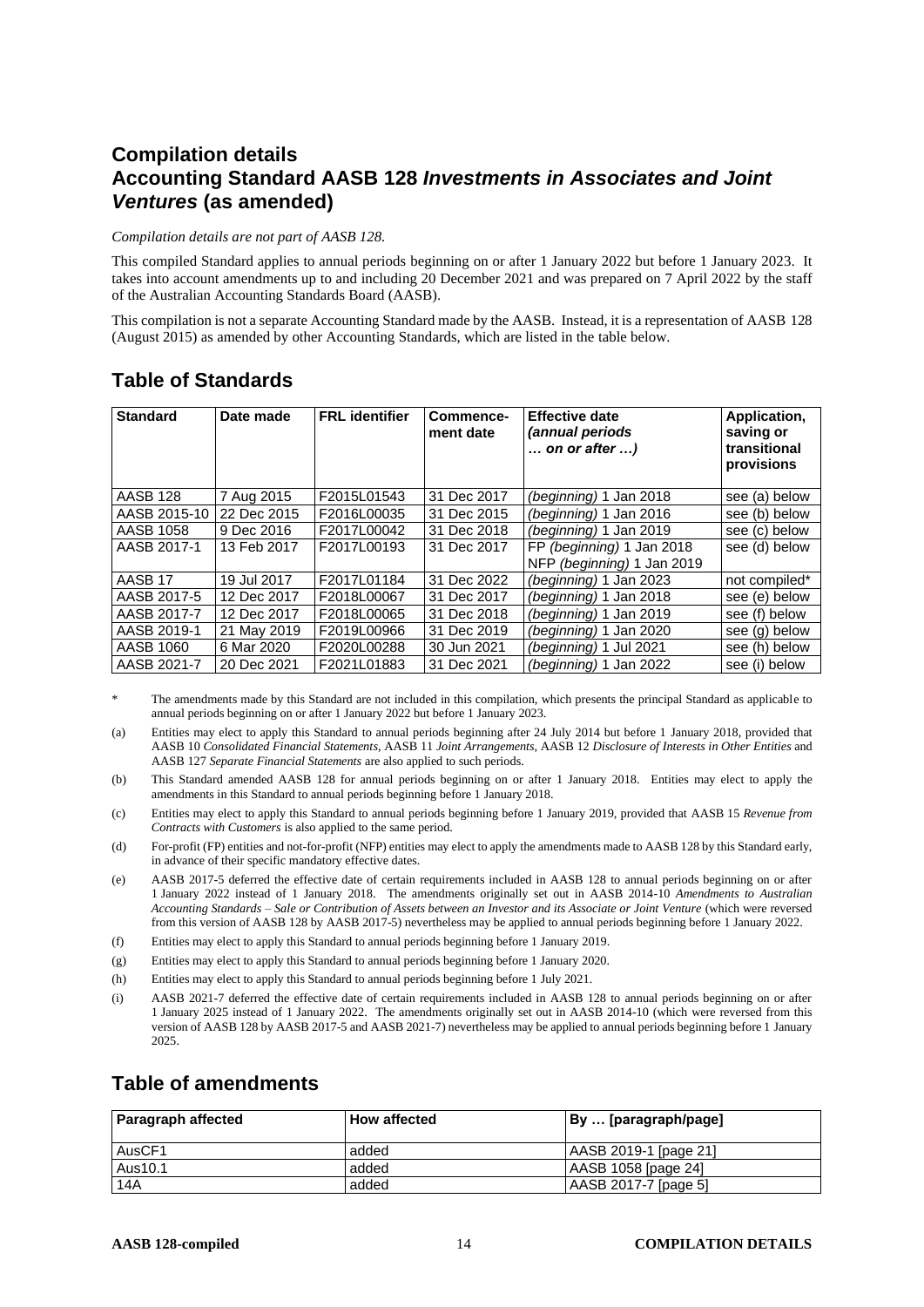| Paragraph affected | <b>How affected</b>           | By  [paragraph/page]         |
|--------------------|-------------------------------|------------------------------|
| Aus17.1            | amended                       | AASB 1060 [page 64]          |
| 18                 | amended                       | AASB 2017-1 [page 7]         |
| 28                 | amended (for certain periods) | AASB 2017-5 [9]              |
|                    | amended (for certain periods) | AASB 2021-7 [10]             |
| 30                 | amended (for certain periods) | AASB 2017-5 [9]              |
|                    | amended (for certain periods) | AASB 2021-7 [10]             |
| 31A-31B            | deleted (for certain periods) | AASB 2017-5 [9]              |
|                    | deleted (for certain periods) | AASB 2021-7 [10]             |
| 36A                | amended                       | AASB 2017-1 [page 8]         |
| 37                 | amended                       | AASB 2017-5 [25]             |
| 41                 | deleted                       | AASB 2017-7 [page 6]         |
| 42                 | amended                       | AASB 2021-7 [34]             |
| 45C                | amended                       | AASB 2015-10 [11, 12]        |
|                    | deleted (for certain periods) | AASB 2017-5 [9]              |
|                    | deleted (for certain periods) | AASB 2021-7 [10]             |
| 45E                | added                         | AASB 2017-1 [page 8]         |
| 45G-45K            | added                         | AASB 2017-7 [page 6]         |
| Aus47.1            | repealed                      | Legislation Act 2003, s. 48D |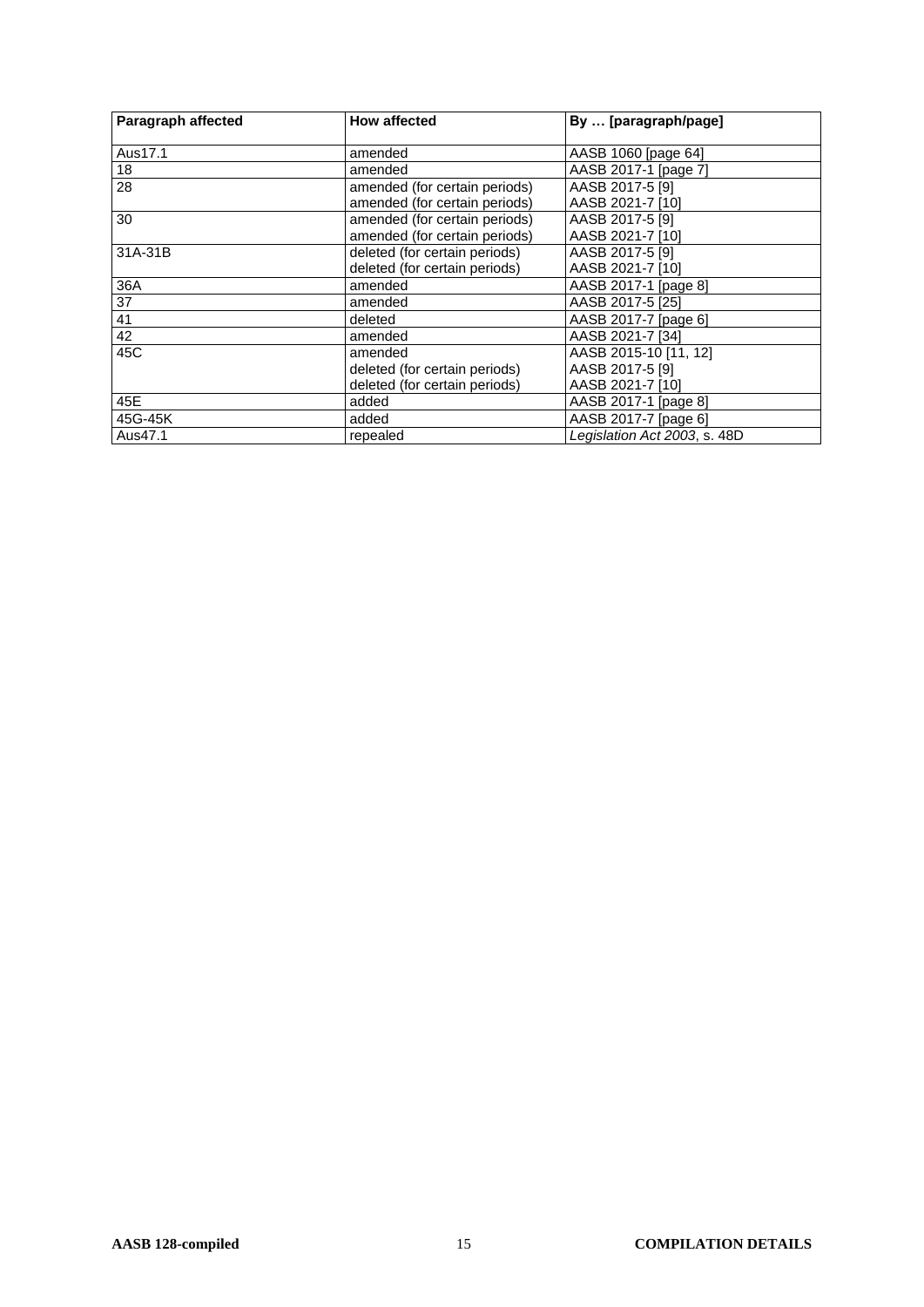# **Deleted IAS 28 text**

*Deleted IAS 28 text is not part of AASB 128.*

47 This Standard supersedes IAS 28 *Investments in Associates* (as revised in 2003).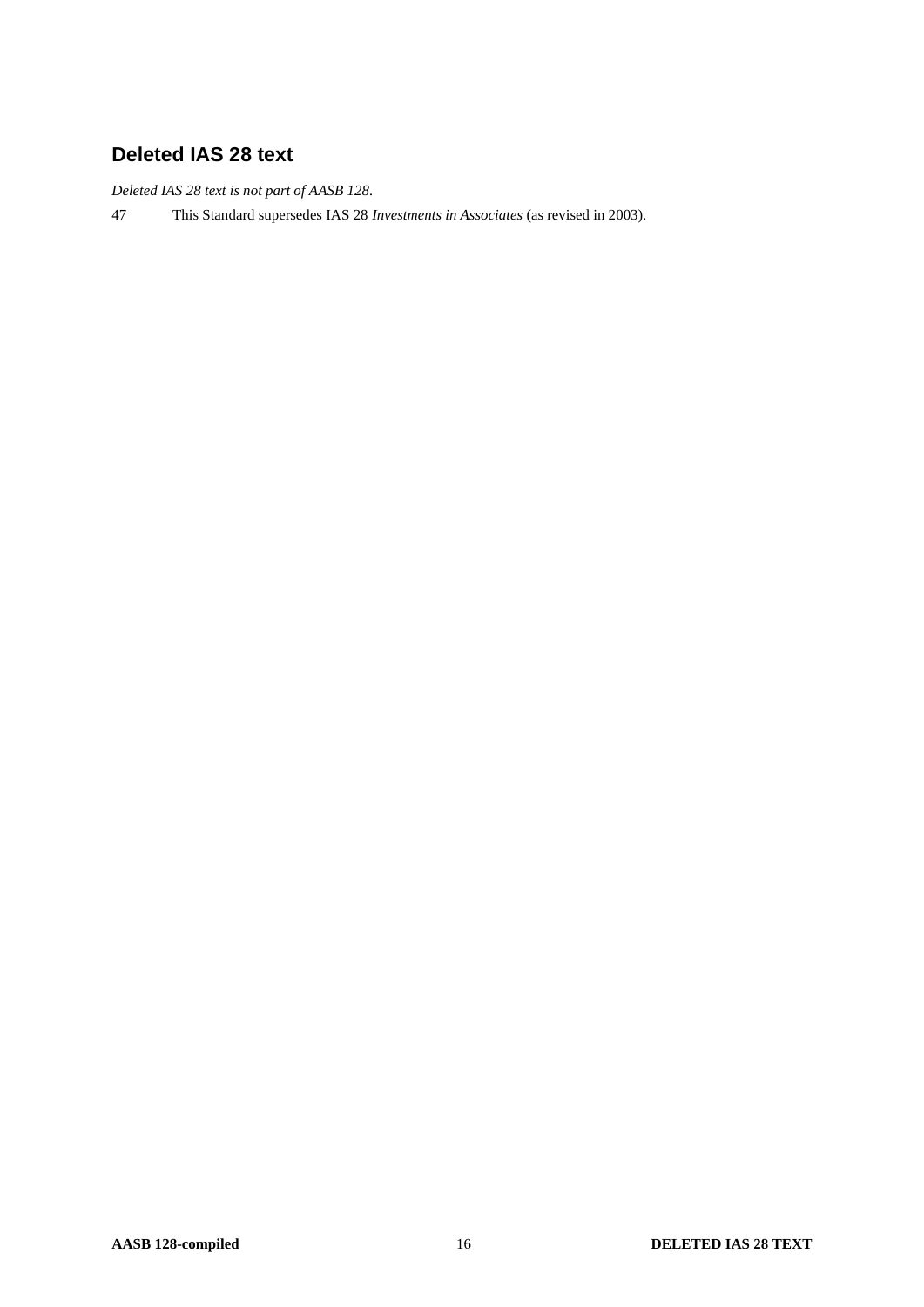# **Basis for Conclusions on AASB 2011-5 and AASB 2011-6**

*This Basis for Conclusions accompanies, but is not part of, AASB 128. The Basis for Conclusions was originally published with AASB 2011-6* Amendments to Australian Accounting Standards – Extending Relief from Consolidation, the Equity Method and Proportionate Consolidation – Reduced Disclosure Requirements.

# **Introduction**

BC1 This Basis for Conclusions summarises the Australian Accounting Standards Board's considerations in reaching the conclusions in AASB 2011-5 *Amendments to Australian Accounting Standards – Extending Relief from Consolidation, the Equity Method and Proportionate Consolidation* and AASB 2011-6 *Amendments to Australian Accounting Standards – Extending Relief from Consolidation, the Equity Method and Proportionate Consolidation – Reduced Disclosure Requirements*. Individual Board members gave greater weight to some factors than to others.

# **Background**

- BC2 Paragraph 10 of AASB 127 *Consolidated and Separate Financial Statements* (in common with IAS 27 *Consolidated and Separate Financial Statements*) provides relief from preparing consolidated financial statements for parents that meet four criteria, including having an ultimate parent or an intermediate parent that prepares IFRS-compliant consolidated financial statements (paragraph 10(d)).
- BC3 Due to the addition of Aus paragraphs in IFRSs as adopted in Australia, the financial statements of some entities applying Australian Accounting Standards are not IFRS compliant. This means that a parent that has an ultimate parent or other intermediate parent that prepares non-IFRS-compliant consolidated financial statements does not have access to the exemption from consolidation provided in paragraph 10 of AASB 127, even if the criteria in paragraphs 10(a) to 10(c) are met.
- BC4 Similarly, investors need not apply the equity method when they meet the four criteria in paragraph 13(c) of AASB 128 *Investments in Associates* and venturers need not apply proportionate consolidation or the equity method when they meet the four criteria in paragraph 2(c) of AASB 131 *Interests in Joint Ventures*. The criteria in paragraph 10 of AASB 127, paragraph 13(c) of AASB 128 and paragraph 2(c) of AASB 131 are similar.
- BC5 Consequently, the exemptions from the equity method and proportionate consolidation are also not available under those paragraphs to an investor or a venturer when its ultimate parent or intermediate parent prepares non-IFRS-compliant consolidated financial statements.
- BC6 The AASB issued Exposure Draft ED 205 *Extending Relief from Consolidation, the Equity Method and Proportionate Consolidation* in September 2010. The AASB considered the submissions received from constituents and confirmed the principal approach proposed in the Exposure Draft.

# **New Zealand approach**

- BC7 During its development of ED 205, the AASB noted that a related issue was considered by the Financial Reporting Standards Board (FRSB) of the New Zealand Institute of Chartered Accountants in December 2008. This concerned the requirement in paragraph 10(d) of NZ IAS 27 *Consolidated and Separate Financial Statements* that the parent's financial statements must be 'available for public use'. Due to the reporting requirements in New Zealand, not all entities are required to file their financial statements with the Companies Office. Hence, when a parent of a group is not required to submit its financial statements, any intermediate subsidiaries were unable to use the paragraph 10 exemption. As a result, the FRSB inserted paragraph NZ 3.1 into NZ IAS 27 so that entities that qualify for differential reporting concessions were not required to comply with paragraph 10(d). In order to qualify for the exemption not to present consolidated financial statements, qualifying entities were still required to comply with all the other conditions in paragraph 10.
- BC8 In addition, the AASB noted that the FRSB had inserted a similar exemption into NZ IAS 28 *Investments in Associates* (paragraph NZ 1.2) and NZ IAS 31 *Interests in Joint Ventures* (paragraph NZ 1.1), extending the relief from application of the equity method by investors and proportionate consolidation or the equity method by venturers.
- BC9 The AASB did not follow the FRSB's specific approach for qualifying entities, given the different issues faced by the two Boards and the different financial reporting framework in New Zealand, including its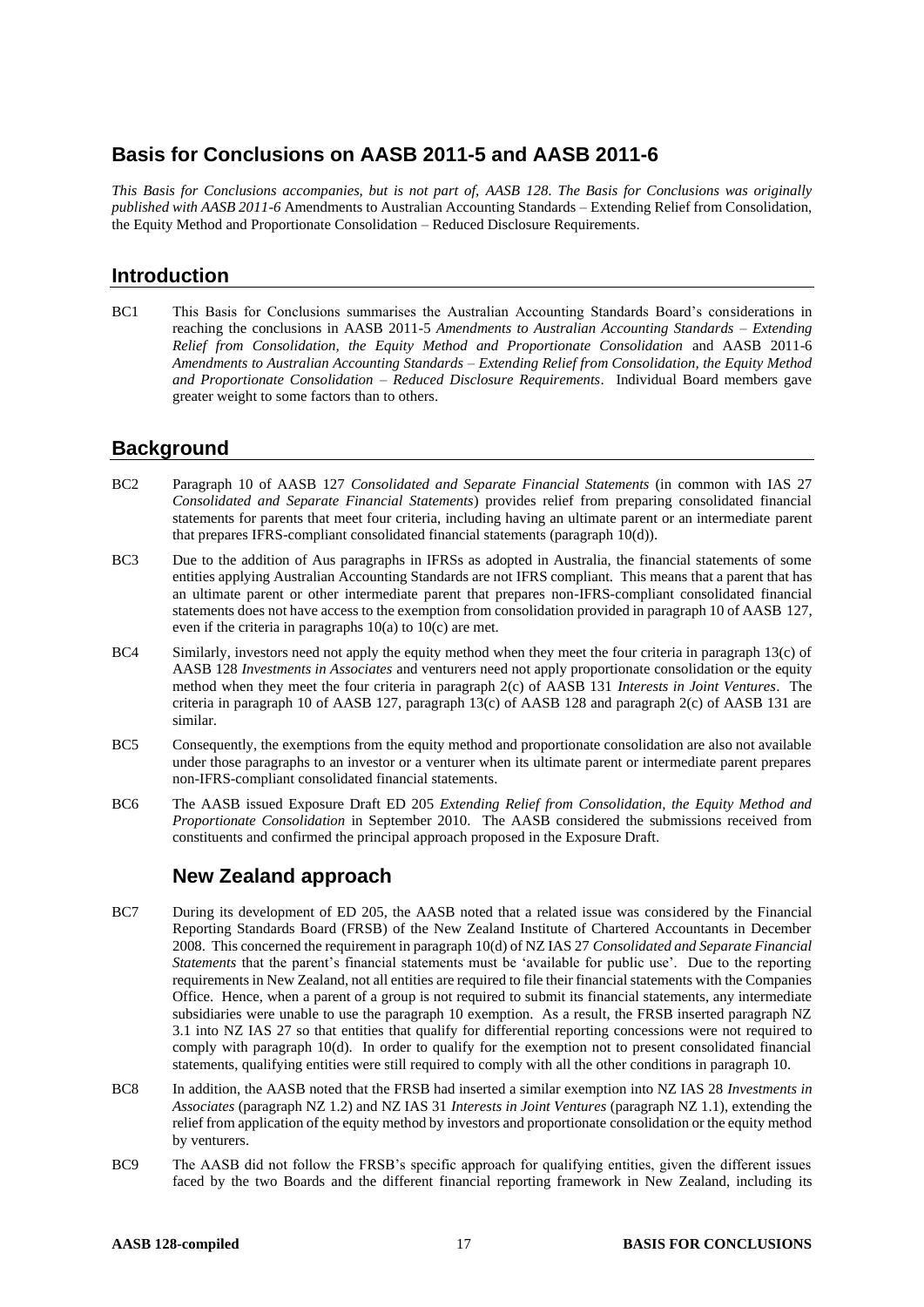differential reporting framework that involves modifications to the recognition and measurement requirements of IFRSs.

#### **Extending the exemptions**

- BC10 The AASB considered the limitations on the exemptions and developed a view that relief from consolidation, the equity method and proportionate consolidation should be extended to a not-for-profit or Tier 2 parent, investor or venturer if it:
	- (a) has a parent higher up in the group that prepares consolidated financial statements (whether or not IFRS-compliant) that are available for public use and:
		- (i) those consolidated financial statements incorporate the information that would otherwise have been presented in the parent's consolidated financial statements or the investor's or venturer's financial statements; or
		- (ii) the parent, investor or venturer is an entity complying with Australian Accounting Standards – Reduced Disclosure Requirements ('Tier 2'); and
	- (b) meets the criteria in paragraphs 10(a) to 10(c) of AASB 127, paragraphs 13(c)(i) to 13(c)(iii) of AASB 128 or paragraphs 2(c)(i) to 2(c)(iii) of AASB 131, as relevant.
- BC11 This view is based on the principle that financial statement users would be able to satisfy their information needs through the consolidated financial statements prepared by the parent higher up in the group. However, the AASB decided that such relief should not be available in relation to the General Government Sector (GGS) of each Federal, State and Territory Government due to the unique circumstances related to the GGS, its relationship to the whole of government and its macro-economic significance. The AASB also decided that the partial consolidation basis for GGS financial statements required by AASB 1049 *Whole of Government and General Government Sector Financial Reporting* would not be amended.
- BC12 Consistent with IAS 27, IAS 28 *Investments in Associates* and IAS 31 *Interests in Joint Ventures*, the AASB decided that the existing relief provided under paragraph 10 of AASB 127, paragraph 13(c) of AASB 128 and paragraph 2(c) of AASB 131 should be retained. The extension of relief on the basis set out in paragraph BC10 does not change the present requirements for relief when the ultimate or intermediate parent is a forprofit Tier 1 entity – that entity is still required to prepare IFRS-compliant consolidated financial statements.

# **Not-for-profit ultimate or intermediate parent**

- BC13 When the ultimate or intermediate parent is a not-for-profit Tier 1 entity, and the parent, investor or venturer is a for-profit Tier 1 entity, the relief is not available where there are differences in the basis of accounting between the not-for-profit and for-profit entities as a result of the not-for-profit entity applying Standards or Aus paragraphs that contain requirements that are inconsistent with IFRS requirements. Extending relief to the for-profit Tier 1 parent, investor or venturer in this case would be beyond the scope of the relief available under IFRSs. However, the relief is available when the not-for-profit entity is not required to apply such inconsistent requirements. This is indicated by footnote to the table in paragraph AG1 of the Australian application guidance added to AASB 127. In this case, the for-profit Tier 1 entity would be able to claim compliance with IFRSs in that the relief is within the scope of the relief available under IFRSs.
- BC14 The AASB considered the extension of relief to a for-profit Tier 2 parent, investor or venturer that has a notfor-profit ultimate or intermediate parent. The table in the Basis for Conclusions in ED 205 proposed that relief should be available to a parent, investor or venturer in these circumstances, which appears to be inconsistent with the circumstances addressed in paragraph BC13. The AASB considered three approaches to addressing the apparent inconsistency:
	- (a) amend the table proposed in ED 205 to indicate that the relief would not be available;
	- (b) retain the approach proposed in ED 205, that the relief would be available, and extend the justification in the Basis for Conclusions for this position; or
	- (c) retain the approach proposed in ED 205 with no amendment to the justification.
- BC15 The AASB adopted the approach in paragraph BC14(b), extending the relief, based on its judgement that the relief would be reasonable for Tier 2 parents, investors or venturers despite any differences in the basis of accounting in the consolidated financial statements of the ultimate or intermediate parent that are publicly available. Typically, the not-for-profit ultimate or intermediate parent would not be able to claim compliance with IFRSs, and the Tier 2 parent, investor or venturer could not do so.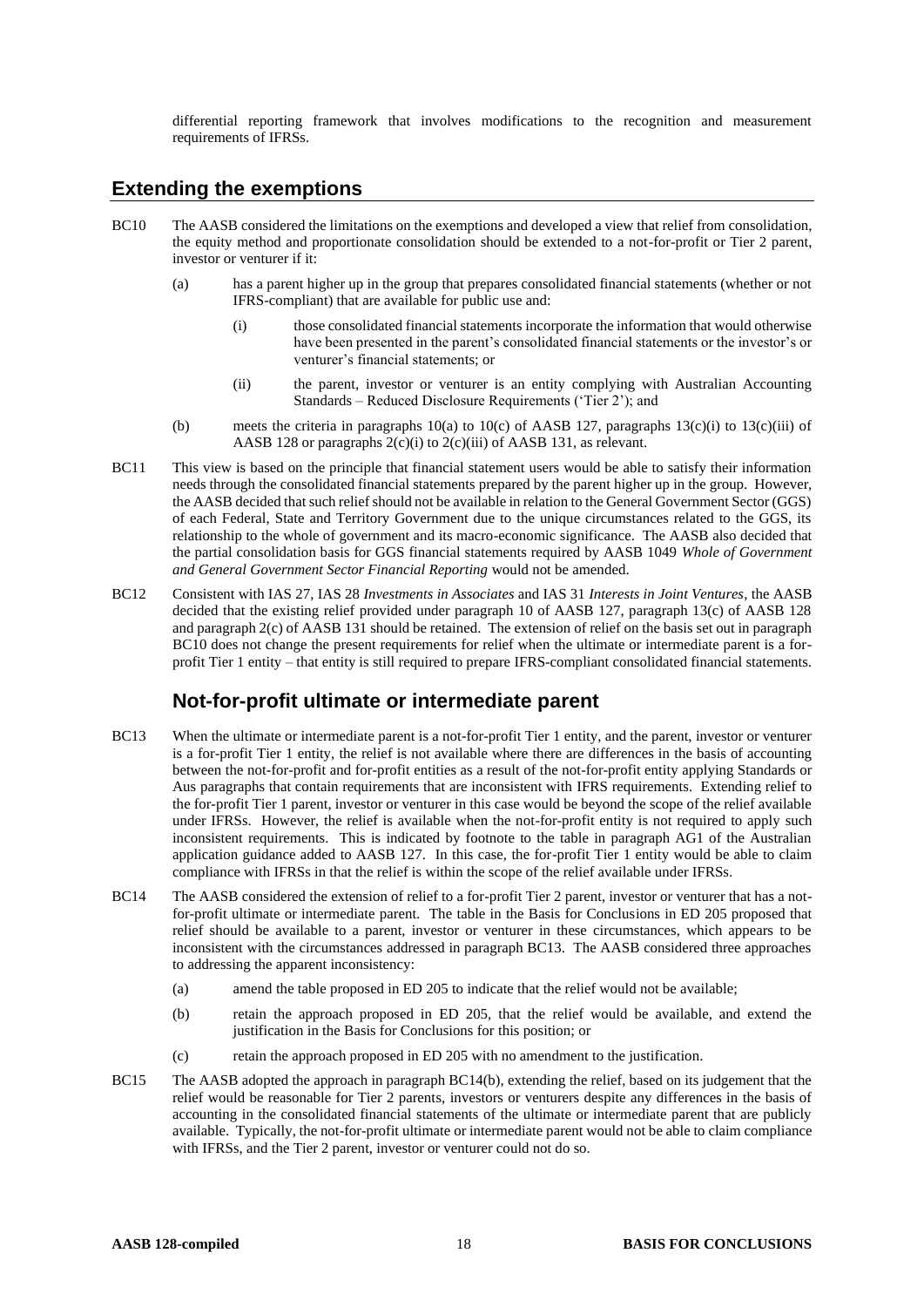# **For-profit public sector entities**

- BC16 The AASB decided that relief would not be available to a parent entity merely because the intermediate parent preparing consolidated financial statements is a for-profit Tier 1 public sector entity unable to claim compliance with IFRSs. This decision was made on the basis that a for-profit public sector entity may apply requirements in particular Standards, such as AASB 1004 Contributions, and Aus paragraphs in other Australian Accounting Standards that are inconsistent with an IFRS requirement. However, relief may be available to the parent entity on another basis permitted by the Standard.
- BC17 Relief is (or is not) available to a for-profit public sector entity as the parent, investor or venturer on the same basis as for any other for-profit parent, investor or venturer.

#### **Other changes**

- BC18 The AASB also decided that, consistent with paragraph 10(d) of AASB 127, the references to 'Australian equivalents to IFRSs' in paragraph  $13(c)(iv)$  of AASB 128 and paragraph  $2(c)(iv)$  of AASB 131 should be amended to 'International Financial Reporting Standards'.
- BC19 The AASB decided to include the summary table set out in the Basis for Conclusions in the Exposure Draft as Australian application guidance accompanying, but not part of, the amended AASB 127. Whereas the table in the Exposure Draft addressed relief in relation to both not-for-profit entities and entities applying reduced disclosure requirements under AASB 1053 *Application of Tiers of Australian Accounting Standards*, the table added to the AASB 127 guidance by AASB 2011-5 addresses not-for-profit entities but not reduced disclosure requirements.

# **Reduced disclosure requirements**

- BC20 Exposure Draft ED 205, in addition to addressing relief for not-for-profit entities, also proposed the extension of relief to entities applying Australian Accounting Standards – Reduced Disclosure Requirements under AASB 1053. The AASB decided that relief should be extended to Tier 2 entities, either on the same basis as for not-for-profit entities or as addressed in paragraphs BC14 and BC15. Accounting Standard AASB 2011- 6 provides this relief. That Standard also expands the table in the Australian application guidance accompanying AASB 127 to address entities applying reduced disclosure requirements.
- BC21 Whereas AASB 2011-5 applies to annual reporting periods beginning on or after 1 July 2011, AASB 2011-6 applies to annual reporting periods beginning on or after 1 July 2013, being the application date of the reduced disclosure requirements under AASB 1053. Accordingly, two amending Standards were prepared to reflect the different application dates. Early application of each Standard is permitted. Early application of AASB 2011-6 requires early application of AASB 1053.